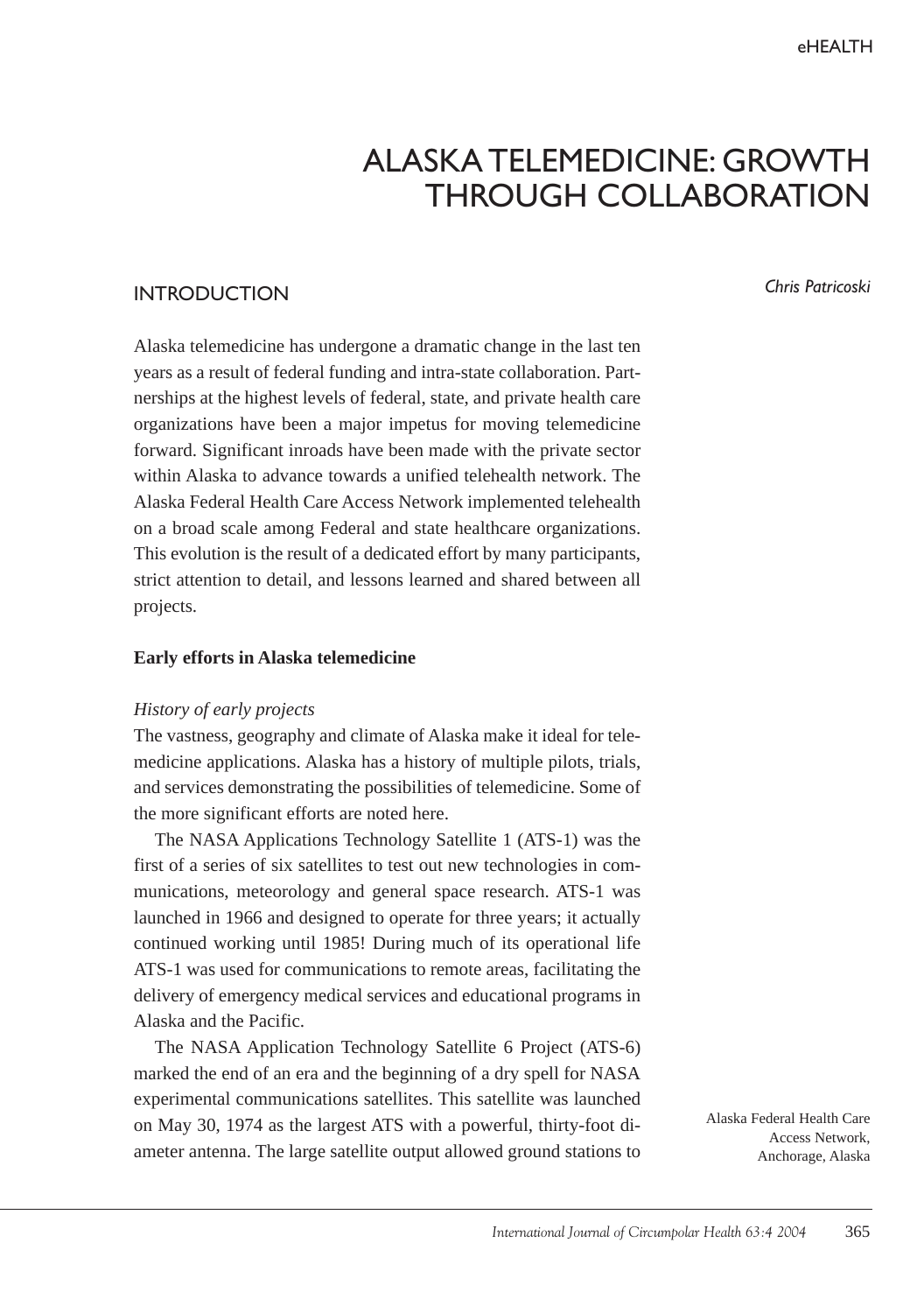receive signals using small inexpensive antennas. NASA used ATS-6 to transmit strong signals to poorer rural or geographically remote communities. ATS-6 was used to broadcast health information and educational programs in Alaska, Appalachian region and India, making space communications directly available to millions of people. In Alaska, the new communications technology, established real time communication from several remote clinics. This project, successfully demonstrated that video technology could be used to connect remote clinicians (nurse, PA, and a community health aide) with physicians and that clinicians could effectively operate the equipment. Of further note to telemedicine, is that on December 7, 1988, a devastating earthquake hit Soviet Armenia. ATS-6 was used to provide telemedicine consultation from Alaska to American medical workers providing relief to victims in Armenia.

# *Evolution of the community health aide program and communication*

The Sanitation Aide Program, Chemotherapy Aide Program, and Village Medical Aide Programs were developed in the mid 1950's in response to the tuberculosis epidemic and public health woes afflicting Alaska's remote regions. Village women were trained to dispense tuberculosis chemotherapy and fulfill basic medical needs. The Community Health Aide Program (CHAP) was formally recognized and funded by the United States Congress in 1968.

Community Health Aides/Practitioners (CHA/Ps) practice under the supervision of a sponsoring physician. There are now more than 500 CHAs practicing in over 158 CHA clinics in remote Alaskan villages. It is natural that communication between these health care providers hinges on available technology as it is a lifeline to healthcare in the villages. In the 1960's the CHAs communicated with a physician using radios. Daily conversations over the radio led to the term "radio-medical-traffic (RMT)," which is still used today to describe communication by other means. In the 1970's the first telephones were installed in remote villages. These telephones were the earliest to rely on satellite link for connection. Satellite telecommunication improved, and fax transmission began in the 1980s, x-ray transmission in the late 1980s, and computer with limited two-way video in the 1990s paving the way for telehealth intervention.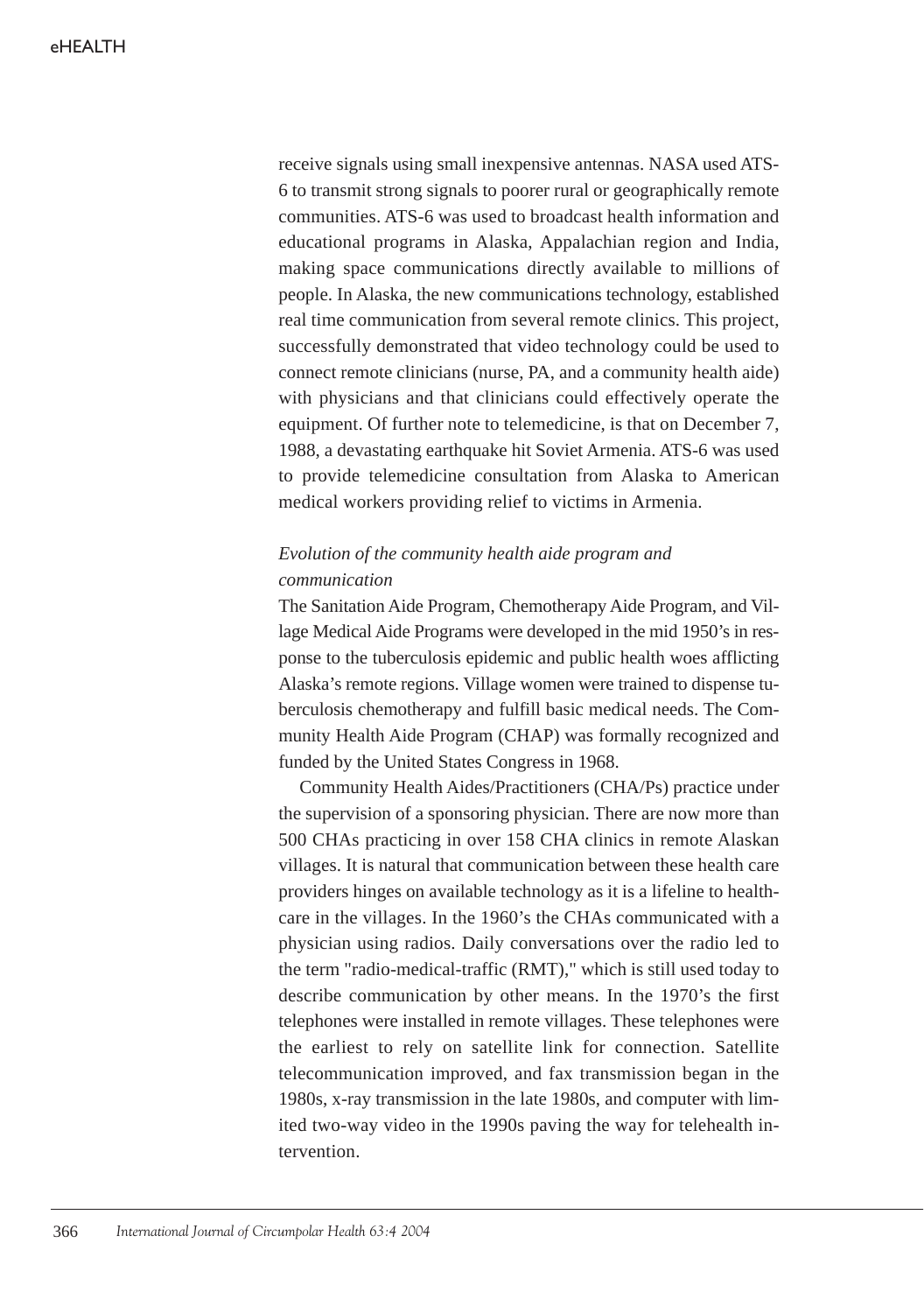In 1999, the first permanent broadband connectivity was installed with subsidy from the Universal Services Fund (USF). The USF promotes equal access in remote regions by lowering the cost to health care organizations to obtain broadband connectivity. This program grew from a few sites with 128k connectivity in 1999 to approximately 150-200 sites with T1 connectivity in 2004.

### **Statewide initiatives and collaborations**

The earlier achievements in telemedicine were important in validating the concept of telecommunications as an important tool for health care. Future endeavors would include broader efforts at the statewide level to integrate distant communications into daily healthcare services.

# *The Alaska Telemedicine Testbed Project (ATTP)*

In 1996, the National Library of Medicine funded the Alaska Telemedicine Testbed Project (ATTP). This two year contract to the University of Alaska Anchorage (UAA) was to evaluate the efficacy of using narrow bandwidth telemedicine for the treatment of ear disease in remote Alaska village clinics. UAA partnered with the Alaska Native Health Board (ANHB) to eventually deploy telehealth systems to 26 village clinics and 4 regional hospitals - all aligned along the west coast of Alaska. This project was the first major effort in Alaska to deliver store-and-forward telemedicine as a solution for areas with poor connectivity.

The partners in the ATTP recognized that Alaska urgently needed a store-and-forward telehealth solution, due to the serious ear disease problems throughout the rural and remote villages. It was believed this condition could be evaluated with video otoscopy. It was also believed that other clinical needs would benefit through enhanced communication between CHA/Ps in a village and supervising primary care physicians. The use of a simple digital camera was found to be highly effective in the treatment of trauma, wounds, lacerations, rashes, and other maladies.

This project relied on email-based software to transmit still images utilizing a desktop computer, digital camera and video otoscope. Over 3,000 consultations were performed over 2 years using this system, although it is not clear how many of these cases were strictly test or training cases versus real clinical encounters.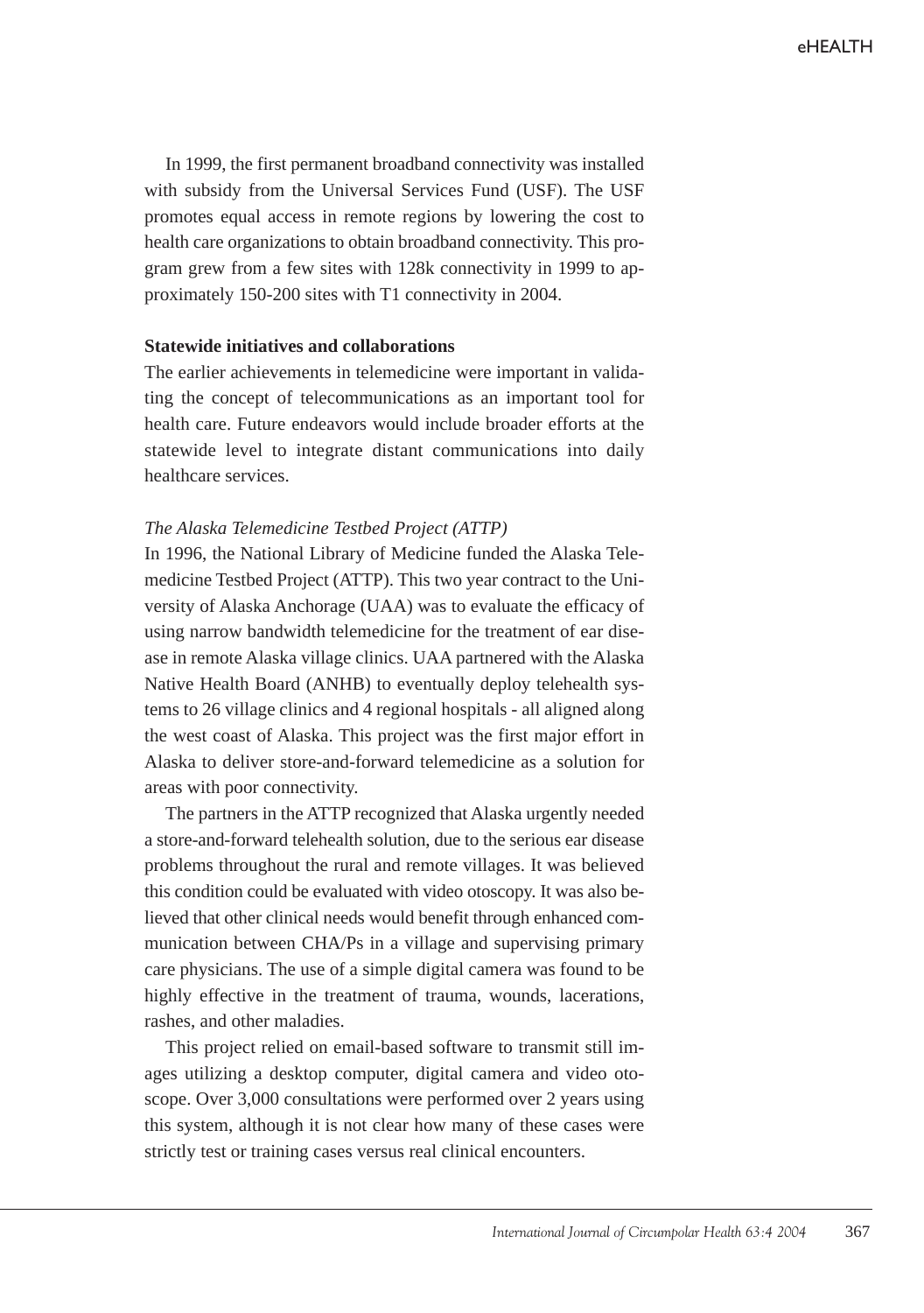The ATTP proved that telemedicine could be delivered using lowbandwidth communications and that the providers believed it was a useful tool. Important lessons stemmed from ATTP, particularly that telemedicine technology needed to be simple yet reliable, attention to detail at all phases is critical (e.g. design, deployment, support), training is extremely important, and that organizations are most successful if they institutionalize the telemedicine process. A powerful lesson learned was that every institution recognized the potential of telehealth and desired to participate; ATTP was necessarily restricted to only four organizations due to funding limitations. It was from this broad ranging support, and the success of ATTP, that a proposal for a larger scale project was developed by the Alaska Federal Health Care Partnership that would serve all Federal beneficiaries in Alaska.

# *Alaska Federal Healthcare Partnership (AFHCP)*

The Alaska Federal Healthcare Partnership (AFHCP) is a unique collaboration of Federal agencies that has been in existence since 1994. The AFHCP has brought together the Department of Veterans Affairs (VA), Department of Defense (DOD), Department of Transportation now the Department of Homeland Security (USCG), Indian Health Service (IHS) and the Alaska Native Tribal Health Consortium (ANTHC) for the purpose of providing the best quality healthcare to over 300,000 Federal beneficiaries in the state of Alaska. The mission of the AFHCP is to provide Federal beneficiaries ready access to quality, customer oriented, compassionate, comprehensive, cost effective healthcare in a healthcare delivery system where the strengths of individual agencies are combined to provide quality customer service.

One of the largest benefits of AFHCP is the effect it has had on healthcare expenditures. Through joint partnership contracting efforts, the AFHCP reports their partners have saved over \$1 million annually. Additionally, agencies benefit through recaptured revenue or the ability to generate income by charging other agencies for services provided where they have excess capacity. AFHCP has received a number of recognitions, including the Federal Employee Team of the Year award in 1997 and the Vice President Gore's Hammer Award for Reinventing Government in 1997. The Alaska Federal Health Care Partnership has an executive committee including one member from each of the eight partners.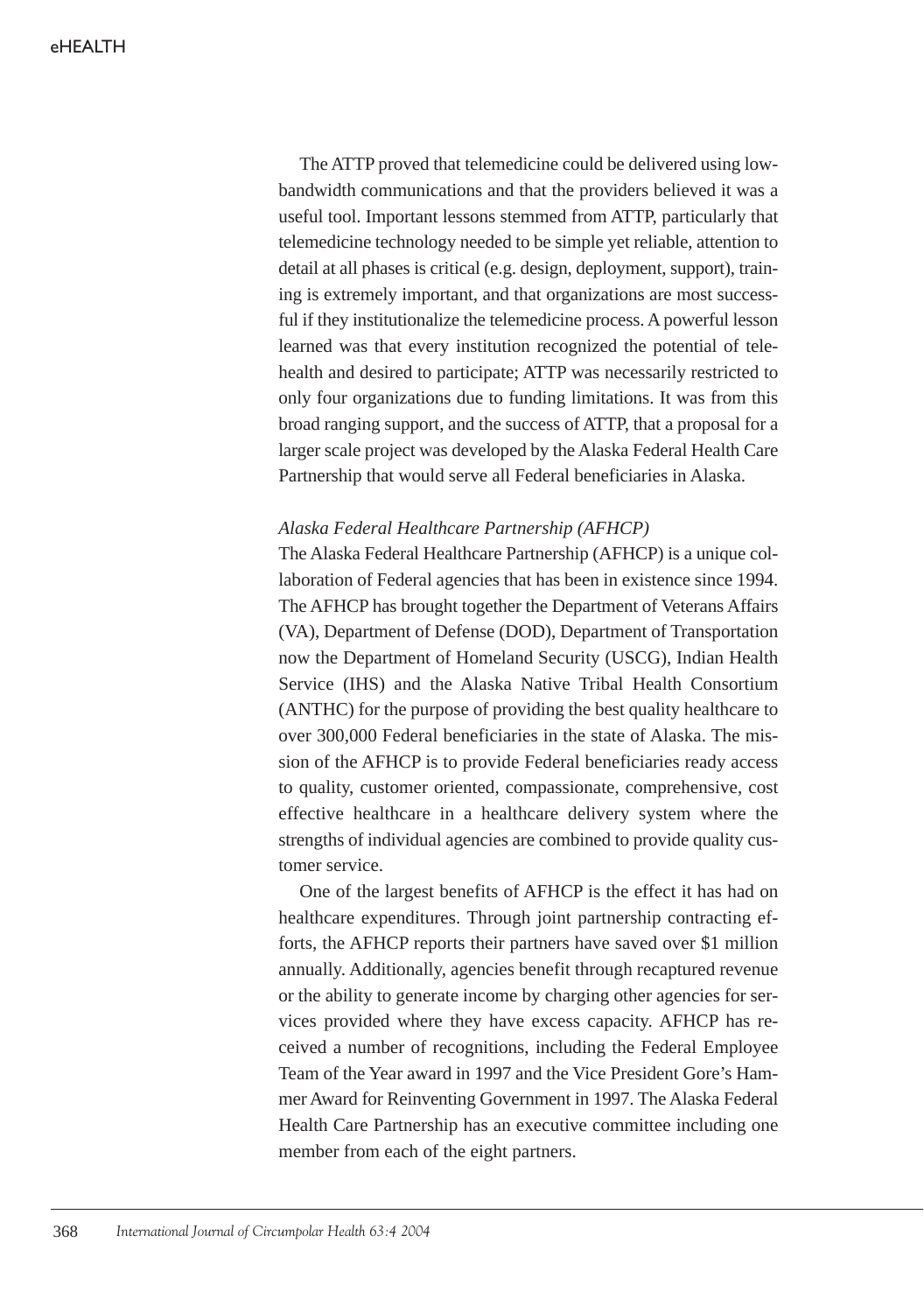### *AFHCP Teleradiology Project*

The AFHCP began their first health technology initiative in 1997 by introducing teleradiology to Alaska's four largest Federal health care facilities: Alaska Native Medical Center (ANMC), Elmendorf Regional Medical Center (ERMC), Bassett Army Community Hospital (BACH), and the Veterans Affairs Medical and Regional Office Center (VAMROC). The multiyear project continued from 1998 to 2001 with the addition of computed radiography (CR), workstations, digitizers and frame grabbers to the 11 regional hospitals, subregional clinics, and some villages which included bi-directional functionality. In 2002/03 there was a reassessment of the implementation to include PACS infrastructure to regional Hospitals, and in 2004 the focus included bringing all regional Hospitals to a fully implemented PACS. Currently, 26 of 65 sites have been completed. The implementation to the 7 Regional Hospitals has created opportunities to receive diagnostic services from groups not previously available or practical. This has allowed for more competitive pricing of services and a sharing of WAN access to specific Providers. These hospitals are the hubs to the about 50 outlying facilities (with imaging equipment) and they are able to provide same interpretive service to these remote sites.

In addition to site deployment, the project is developing a centralized archive to offer an off-site redundant archive to all Partners and a brokering service to centralize distribution routing of diagnostic studies in the attempt to create an economy of scale and reduce WAN bandwidth requirements. The program includes training on using the equipment for obtaining, sending and reading x-rays. It further provides training for the non-radiology technologists on how to take quality x-rays. Typically, the remote clinics do not have radiology technologists and rely on physician assistants, nurse practitioners, nurses and community health aides to obtain x-rays.

The program has generated inter-organizational discussions regarding radiology staffing, billing, service contracts and distant teleradiology services. Teleradiology has greatly decreased the turn around times for diagnostic interpretations from 9 to 21 days to within 24 hours and immediate response on emergencies. The program has been a stimulus for regions to invest in additional technology and innovative solutions to resolve radiologist staffing shortages. Traditional radiology requires shipping chemicals, film and other supplies as well as storage and disposal of hazardous waste. These problems are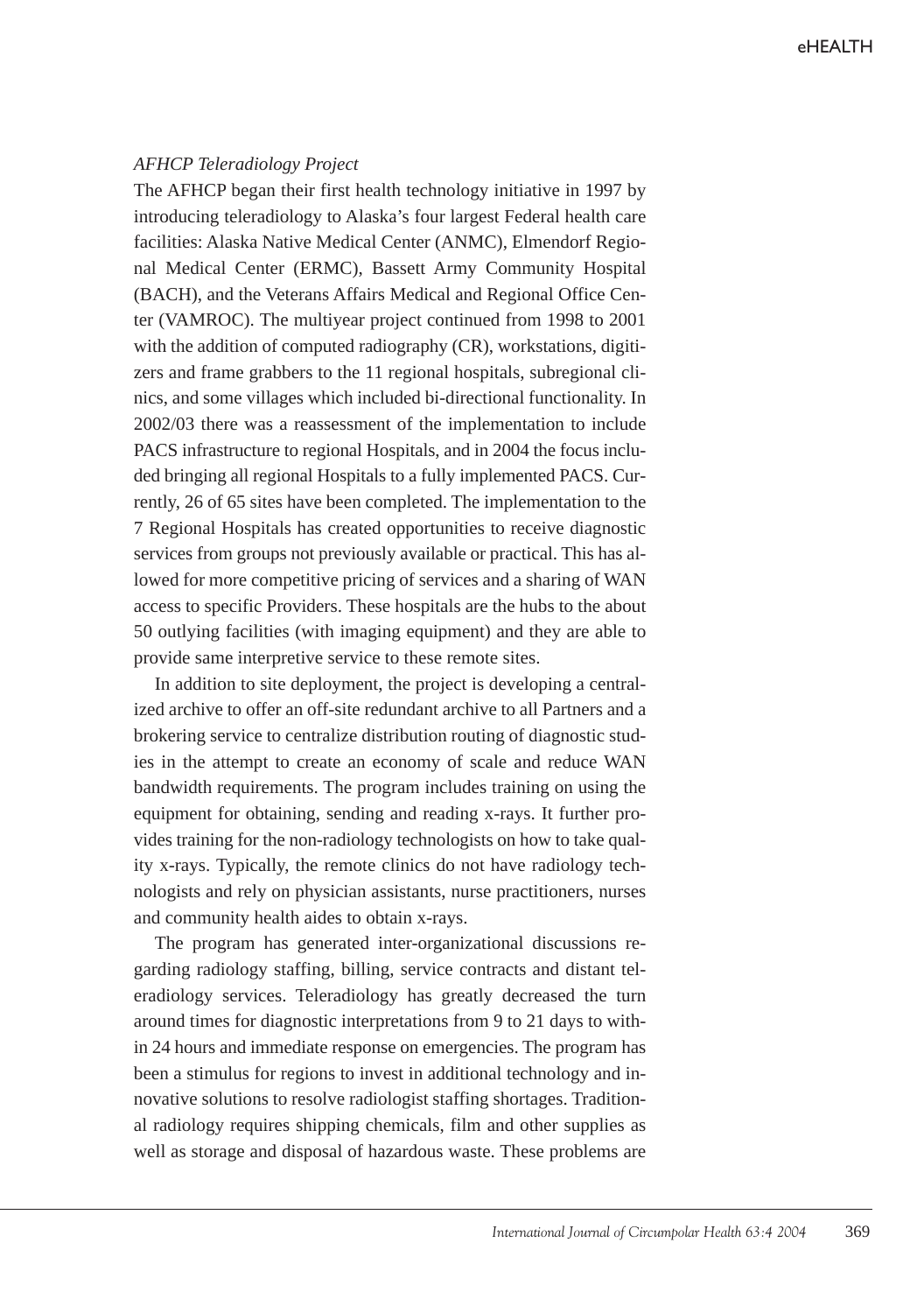resolved with computerized radiography. The AFCHP Teleradiology Project is a driver to implementing new imaging services in locations where it was not considered possible because of the obstacles associated with wet processing.

The project is intended to improve delivery of diagnostic interpretive services to remote facilities, most of which required postal delivery of films, the elimination of processor chemicals and film due to associated problems such as film and chemical shipping and storage and low processors utilization.

#### *The Alaska Federal Health Care Access Network (AFHCAN)*

The Alaska Federal Healthcare Partnership studied the concept of a major technological push to expand healthcare access based on support generated from all organizations for the earlier ATTP. This led to a funded proposal for an Alaska Federal Health Care Access Network (AFHCAN) Project which began in 1998 to improve healthcare for Federal beneficiaries using pioneering telemedicine technology. Primary revenue for the 4 year AFHCAN Project came through Federal appropriations from the U.S. Department of Defense, Department of Health and Human Services (Office for the Advancement of Telehealth), Indian Health Service and Department of Veterans Affairs. Throughout the life of the AFHCAN project, organizations provided significant in-kind contributions of staff time, resources, and connectivity.

The mission of the AFHCAN Project was to improve access to healthcare for Federal beneficiaries in Alaska through sustainable telehealth systems. The vision of this project was to link 235 sites using a telehealth network. Inherent concepts within this vision included the desire to: create needs based solutions, build flexible and scalable systems, build on existing capabilities, utilize off the shelf proven technology where possible, ensure sustainability, evaluate the solutions, and coordinate efforts with all telehealth projects in Alaska.

AFHCAN member organizations consisted of 39 autonomous healthcare organizations including 32 Alaska Native healthcare organizations representing 195 sites, State of Alaska Public Health Nursing representing 26 sites, US Department of Defense – Army representing 6 sites, US Department of Defense – Air Force representing 3 sites, US Coast Guard representing 4 sites, and Veterans Affairs representing 1 site.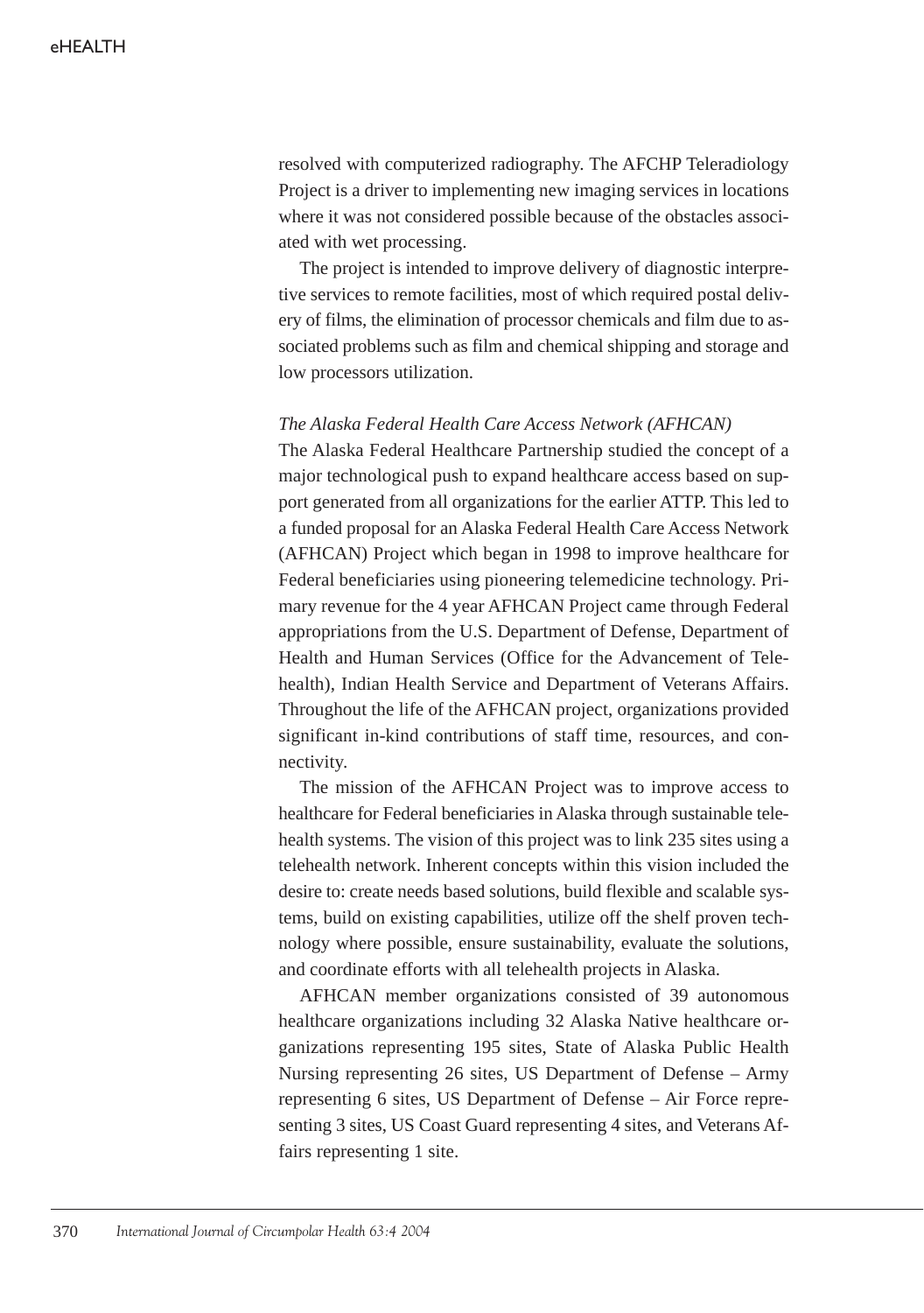It was recognized that participation of each organization in the design through deployment of the projects was vital to achieving success. All 39 organizations and corresponding 235 sites were represented on a "Steering Board" and also on five "Statewide" committees. The purpose of the AFHCAN Steering Board was to act as a board of directors to the staff of the AFHCAN Project Office (APO), to ensure compliance with the stated missions and goals of the AFHCAN project. The APO was staffed by subject matter experts in biomedical technology, biomedical engineering, software development, telecommunications, clinical primary care, clinical training, research and financial management. APO carried out the day to day management and functions of the project to meet the goals of the implementation plan.

The statewide committees provided professional expertise and knowledge, developed procedures and formulated recommendations in support of the AFHCAN project. The five statewide committees each had a specific focus area: Clinical, Training, Technology, Business, and Informatics - and were staffed by representatives from each of the 39 organizations.

The AFHCAN project was designed as the next generation of the earlier ATTP system. Using lessons learned from those 26 village clinics and relying on many of the same staff, an improved hardware and software platform was developed to focus on delivering Primary Care telehealth to the village clinic. The statewide Clinical committee for AFHCAN recommended the development of a comprehensive store-and-forward system that could move still images (video otoscope ear images, digital camera images, scanned images, other video images) from village to region to tertiary care facility. Furthermore, the physicians on this committee desired a store-and-forward system rather than a live interactive solution because they desired the efficiencies of store-and-forward and felt they did not have time to be in an interactive video consult on a statewide system. Clinicians desired a system that would allow them to receive cases on a computer that they could access during a more available time period.

# *AFHCAN Telemedicine Hardware and Software*

The AFHCAN project office worked with technicians and clinicians from Alaskan organizations to develop an "Advanced Telehealth Workstation" or ATW. Often referred to as the AFHCAN Cart, this is a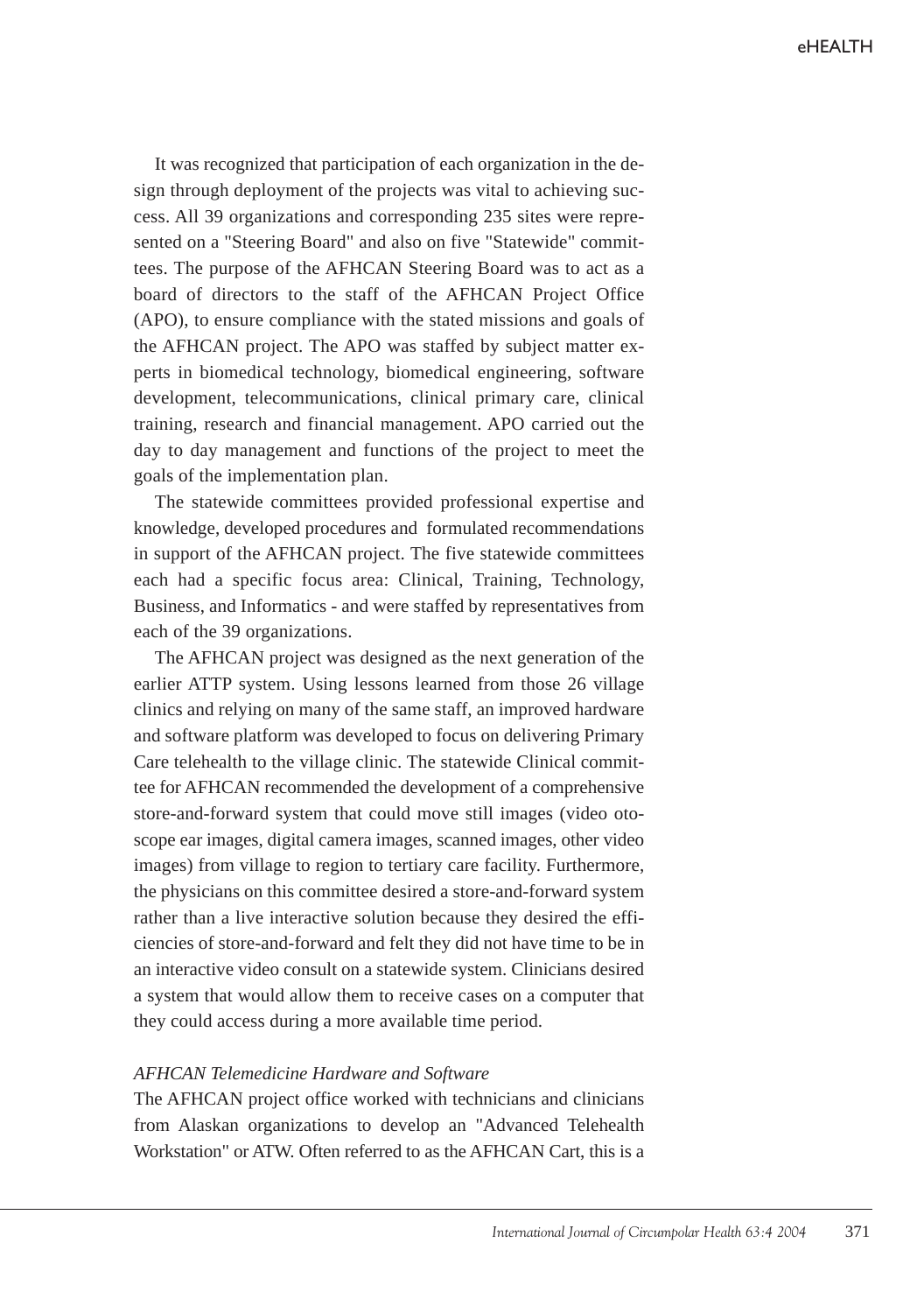mobile platform designed for the frontier clinics of bush Alaska. It is a mobile workstation with fully integrated power regulation, battery backup, and wireless network capability. Many of the lessons learned during the ATTP were incorporated into the design of this cart, including:

- Narrow design (24" width) to fit through clinic doorways.
- Large wheels and lower center of gravity to roll over the uneven floors and door sills found in many clinics
- Redundant power management systems to protect equipment and regulate power delivered to the cart equipment
- Large touchscreen to minimize the need for keyboard and mouse skills
- Simple touch interface to all peripherals
- Trigger button that is shared with patients especially children - to assist patient education and improve image quality
- Redesigned peripherals based on feedback from users in ATTP
- Expandability to add additional video devices to the cart, digital cameras, and other biomedical peripherals.

The AFHCAN staff conducted a comprehensive review of telehealth software available on the market in 1999. Ease of use and reliability were important factors in considering software products. A key lesson learned during ATTP was expressed by a CHA/P: "If you don't use it regularly, then you will forget how to use it". Low usage leads to loss of learning resulting in poor image and data quality. The high cost of traveling in Alaska raised great concern for support and training costs of a statewide system if it was too complex or too difficult to use. A further consideration in selecting a software platform was the high turnover rate of vendors and products. The software product used for ATTP was no longer available - having been bought and sold by three different companies in less than 18 months. In 1999, there was consensus among AFHCAN organizations that the available telehealth software was too difficult to use, unreliable, uncertain future-wise, too expensive, or did not meet the specific needs of the clinicians. For these reasons the decision was made to develop the AFHCAN telemedicine software for store-and-forward applications.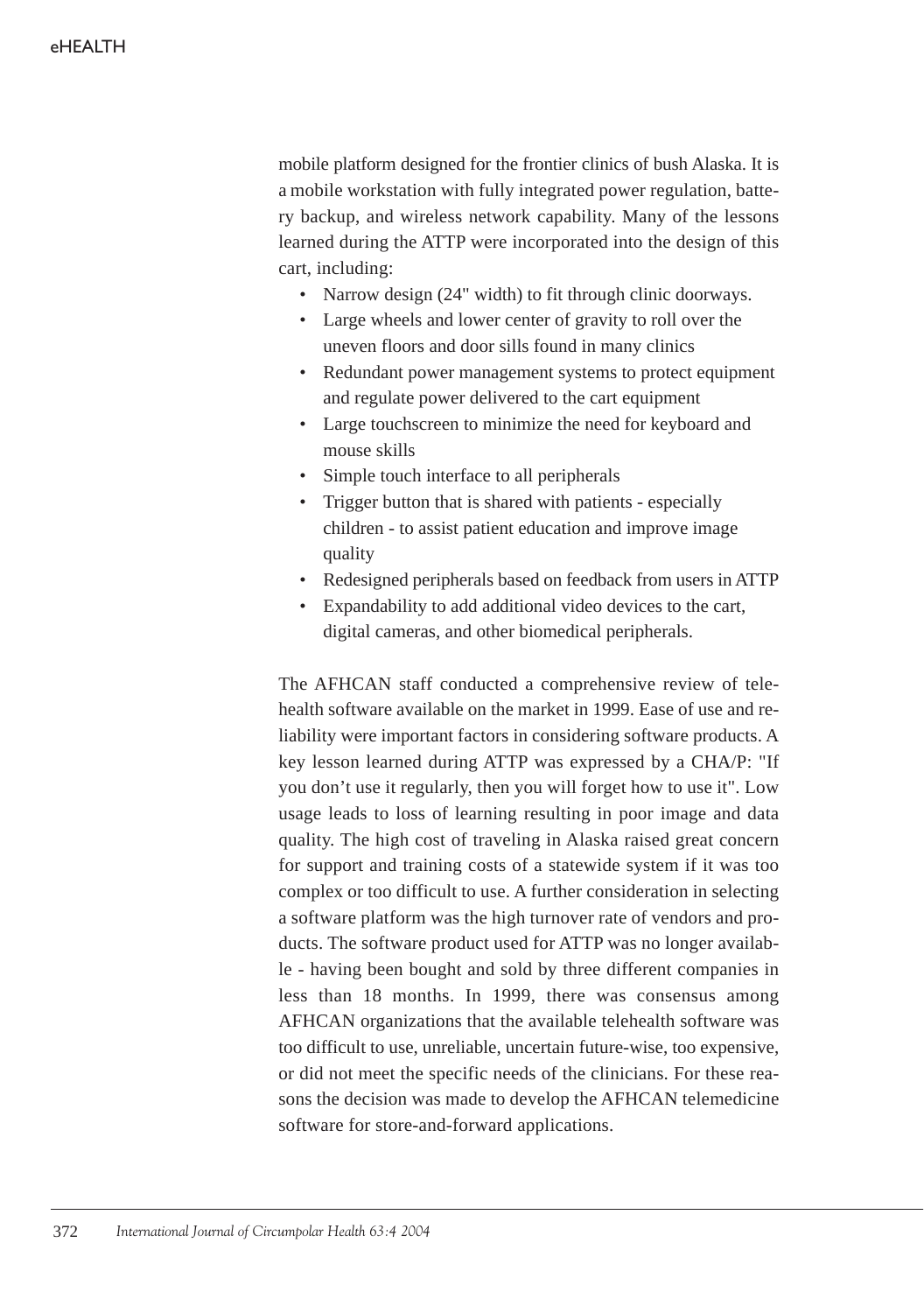The AFHCAN software supports the use of a touchscreen and a simple user interface to access biomedical peripherals on the cart, and to review cases by consultants at standard PC workstations. Cases can be sent between providers within an organization, or between servers of autonomous organizations. AFHCAN currently has 42 servers connecting more than 700 providers at more than 200 sites.

The American Telemedicine Association awarded the 2004 ATA President's Award for Advancement of Telemedicine to the Alaska Federal Healthcare Access Network (AFHCAN). The annual award recognizes a project, program, or institution that has made a substantial contribution towards the advancement of telemedicine. Together in 2002, AFHCP and AFHCAN received the National Managed Healthcare Congress'Astra Zeneca Award and also the Grace Hopper Government Technology Leadership Award. These awards recognize projects making exceptional contributions to mission accomplishment, cost effectiveness, and service to the public. AFHCAN received the Gracie because it "harnessed five Federal agencies to fill a critical gap in services". AFHCAN was noted to be innovative for how it is transforming healthcare delivery in rural areas.

The AFHCAN project has been successful because of collaboration among agencies and people at all levels, appropriate and innovative technologies, and clinicians willing to adopt and use telemedicine for healthcare. Since March of 2001, more than 19,000 clinical cases and 3,000 training cases have been conducted, containing 76,000 digital images and 6,000 ECG tracings. The abundance of cases is primary care followed by otolaryngology, audiology, dermatology, and cardiology. Clinicians and patients are looking for new and innovative ways to use the store-and-forward telemedicine hardware and software. Utilization continues to grow - with a 50% growth in FY04 compared to FY03.

# *AFHCAN Connectivity & Network (WAN)*

The introduction of the Universal Services Fund in 1999 spawned the creation of a statewide network linking the sites providing care to Federal beneficiaries. The AFHCAN Informatics Committee approved the design of an AFHCAN Wide Area Network (WAN) which now links more than 60% of the sites participating in the AFHCAN Project. A cooperative relationship with the two major telecommunication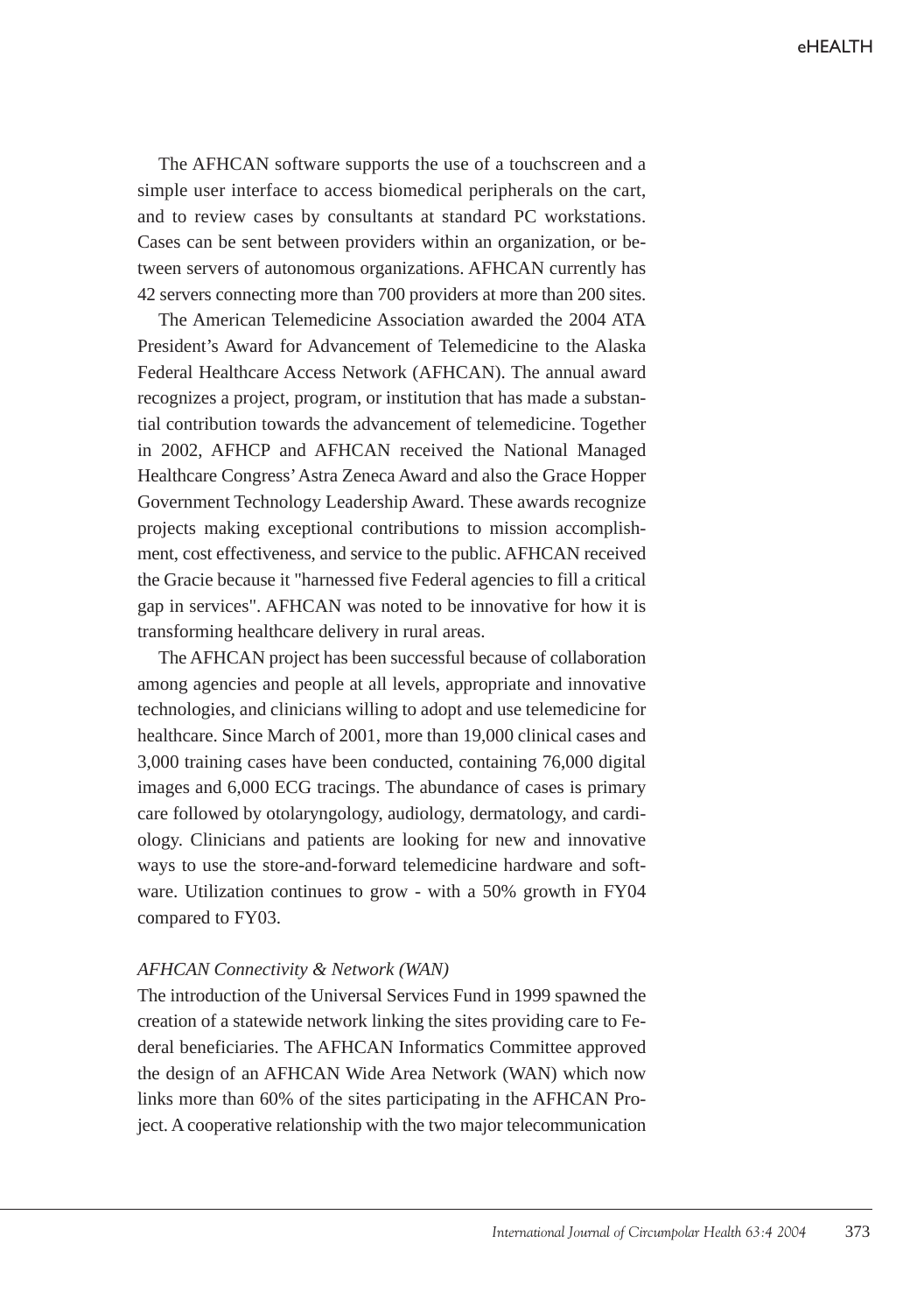firms in Alaska (GCI Incorporated and AT&T Alascom) led to an extremely efficient system design; colocation facilities at each carrier contain AFHCAN switchgear- thereby allowing every organization to connect with either carrier and yet be no more than 2 hops from any other organization. These two colocation facilities are connected through redundant paths providing an efficient and robust design that facilitates connectivity between all AFHCAN organizations.

The AFHCAN WAN is now used for transmitting and viewing AFHCAN telehealth cases - but is also the transport layer for the AFHCP Teleradiology Project and telepharmacy projects (discussed later). The WAN is also used to provide remote access for distant clinics to hospital information systems (HIS), sharing of hospital data between facilities through a Multi-Facility Integration project (MFI), videoconferencing, telephony (Voice-over-IP) for regional hospitals, and a variety of other services required to deliver healthcare to and from remote locations. Efforts are currently underway to link this WAN with private networks to bridge the gap between federal and private health care providers.

# **Regional programs in Alaska native health and the federal sector**

While ATTP, AFHCAN, and other telehealth projects have provided a structured approach to multiorganizational telehealth in Alaska, many of the regional healthcare organizations have developed programs within their organization to reap the benefits of telehealth. Many organizations developed wide area networks utilizing the USF subsidy to link village clinics to the regional facility for the transport of data, voice, and fax. remote computer access to medical record information. The AFHCAN network is mostly a collaboration of networks - linking regional networks to Anchorage and to other organizations. These organizations have also taken the initiative to create new telehealth opportunities, and to expand on the capabilities offered by AFHCAN and other systems. The following are some of the innovative regional programs in Alaska.

# *Alaska Native Medical Center and SouthCentral Foundation*

The Alaska Native Medical Center (ANMC) and SouthCentral Foundation (SCF) in Anchorage provide regional primary care services and statewide specialty services to Alaskan Natives. This major medical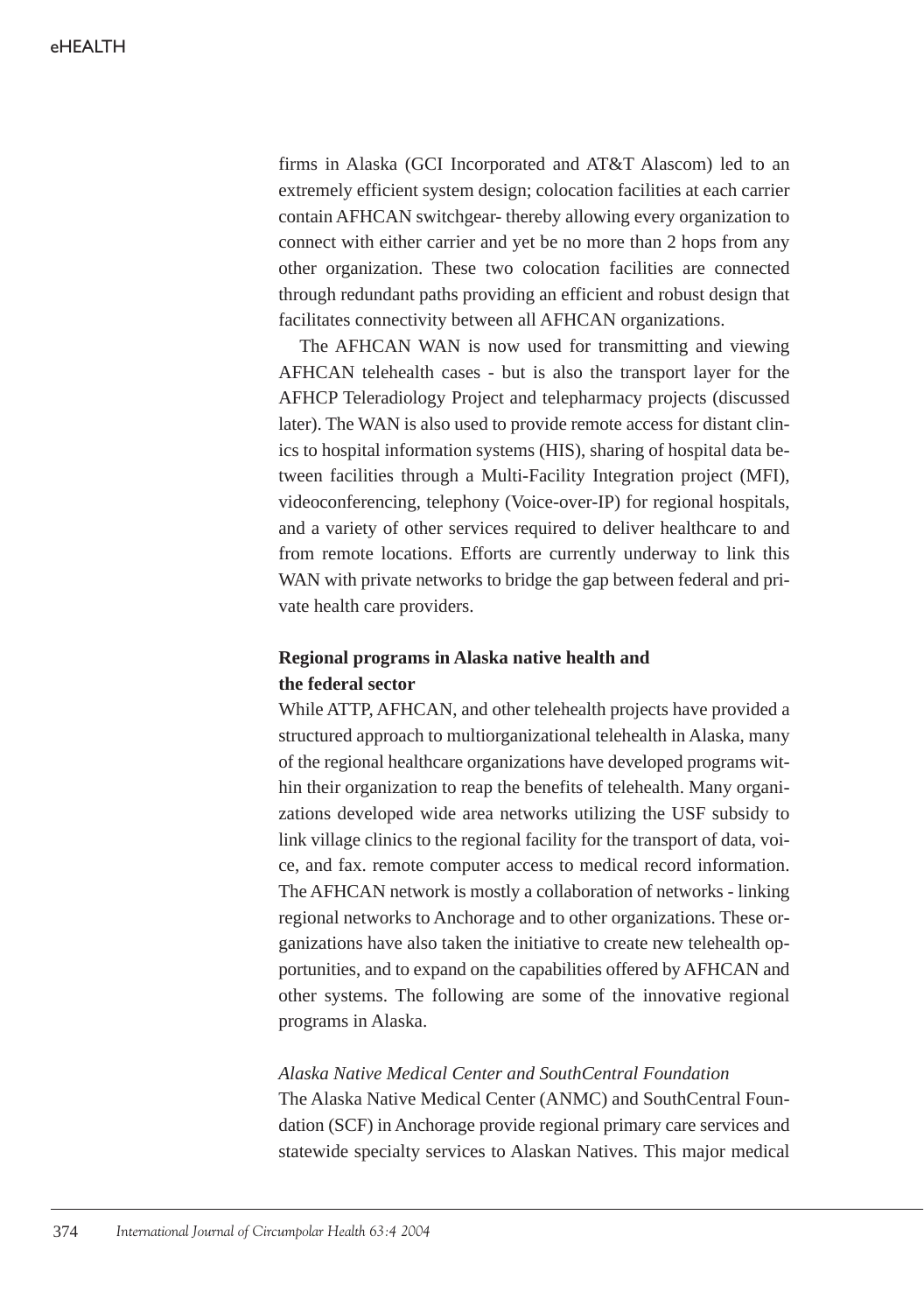center has provided interoperational collaboration among departments so that the institution can extend the delivery of care using the latest technologies. This is especially evident by ANMC's dedication to being the referral center for teleradiology, teledermatology, telepharmacy, multi-facility integration and teleotolaryngology. SouthCentral Foundation has been using store-and-forward telemedicine for supervision of CHAs in the Anchorage service unit. They have used videoconferencing for in-house consultation on fetal alcohol syndrome, and they hope to provide a similar service to the regional facilities using this technology.

The ANMC Primary Care Center Pharmacy has initiated a process for the provision of pharmaceutical care through telehealth to remote customers in the Rural Anchorage Service Unit. Using this technology, ANMC is able to provide real-time pharmacy services to patients as far away as St. Paul Island. Automated Dispensing Units are utilized to allow a pharmacist in Anchorage to do a complete review of a prescription order, dispense the drug, print a label as well as patient information, and then to counsel the patient using video conferencing. This also allows total control of all inventories in these remote sites, including controlled substances. This also provides the ability to view all drug product inventories as well as expiration dates and lot numbers in real-time at each site, allowing a decrease in wastage and an increase in accountability. Currently, 11 sites are using this system, with plans to expand this project to all 40 sites that store and distribute medications within the Rural Anchorage Service Unit.

# *Maniilaq Health Center*

The Maniilaq Association in Kotzebue has been a statewide leader in telemedicine. The organization, recognizing the potential for telehealth to improve the access and quality of care, developed a systematic approach to institutionalizing telehealth. The Maniilaq Health Center developed a core telehealth team in the mid, 1990's, composed of clinicians, administrators, technologists, and others. The IT department recruited and trained young local computer and network technicians. The organization supported the adoption of new technologies - including the state's first USF-subsidized network - to enhance communication from the hospital in Kotzebue to the 11 surrounding villages. The medical staff developed a workflow to embrace telehealth with an on-call physician.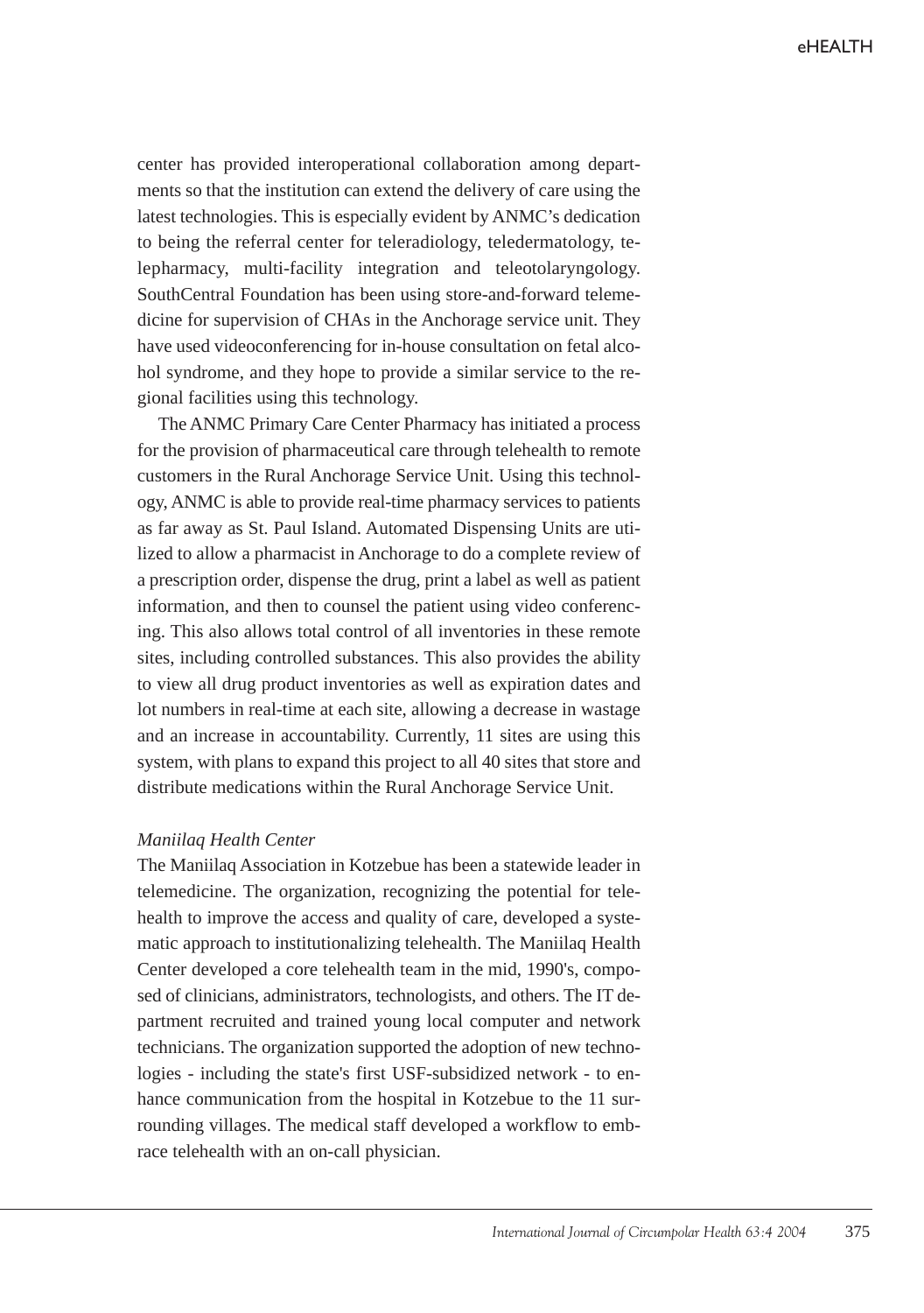Maniilaq Association now accounts for approximately 20% of the statewide store-and-forward telehealth traffic. The network has grown from 128K to dedicated T1 lines to each village that provides videoconferencing in addition to store-and-forward telehealth. Approximately 5% of all clinical encounters at the villages are referred through telehealth; videoconferencing is used equally often and has been used for emergency care, general outpatient care, crisis counseling, and even childbirth. Maniilaq continues to explore new applications for their network - and recently placed preventive health screening kiosks at six village clinic locations. They had implemented dental and medical teleradiology. They work closely with APO to beta test software and new telehealth equipment.

### *SouthEast Alaska Regional Health Consortium*

SouthEast Alaska Regional Health Consortium (SEARHC) in Sitka has developed an advanced WAN to connect 10 regional clinics and the referral hospital. The WAN supports a widely used videoconferencing program for administrative meetings, medical provider and nursing training, behavioral health, dentistry and rehabilitation. The store-and-forward image program has expanded to incorporate a wound care program through Physical Therapy. SEARHC staff estimate that the videoconferencing systems paid for itself in less than one year; it is estimated that \$15,000 was saved on transportation cost for administrative meetings in the first four months after implementation.

SEARHC initiated a Telebehavioral Health program in June 2003 which included the development of a telebehavioral health handbook, development of a professional training seminar series, and training on equipment. Telebehavioral health consultations now occur in the villages of Pelican, Angoon, Kake, Klawock, Hydaburg, Juneau, Haines, and Klukwan. The improved communication is increasing access to mental health services, while decreasing travel and costs. Internal partnerships between medical, behavioral health and mental health services are complemented by interest in shared services by Tribal, State and private agencies in HRSA Villages. Plans are to increase marketing and education of SEARHC Telebehavioral Health, increase training and consultation within HRSA Villages, and develop evidence-based interventions for telebehavioral health treatment environments.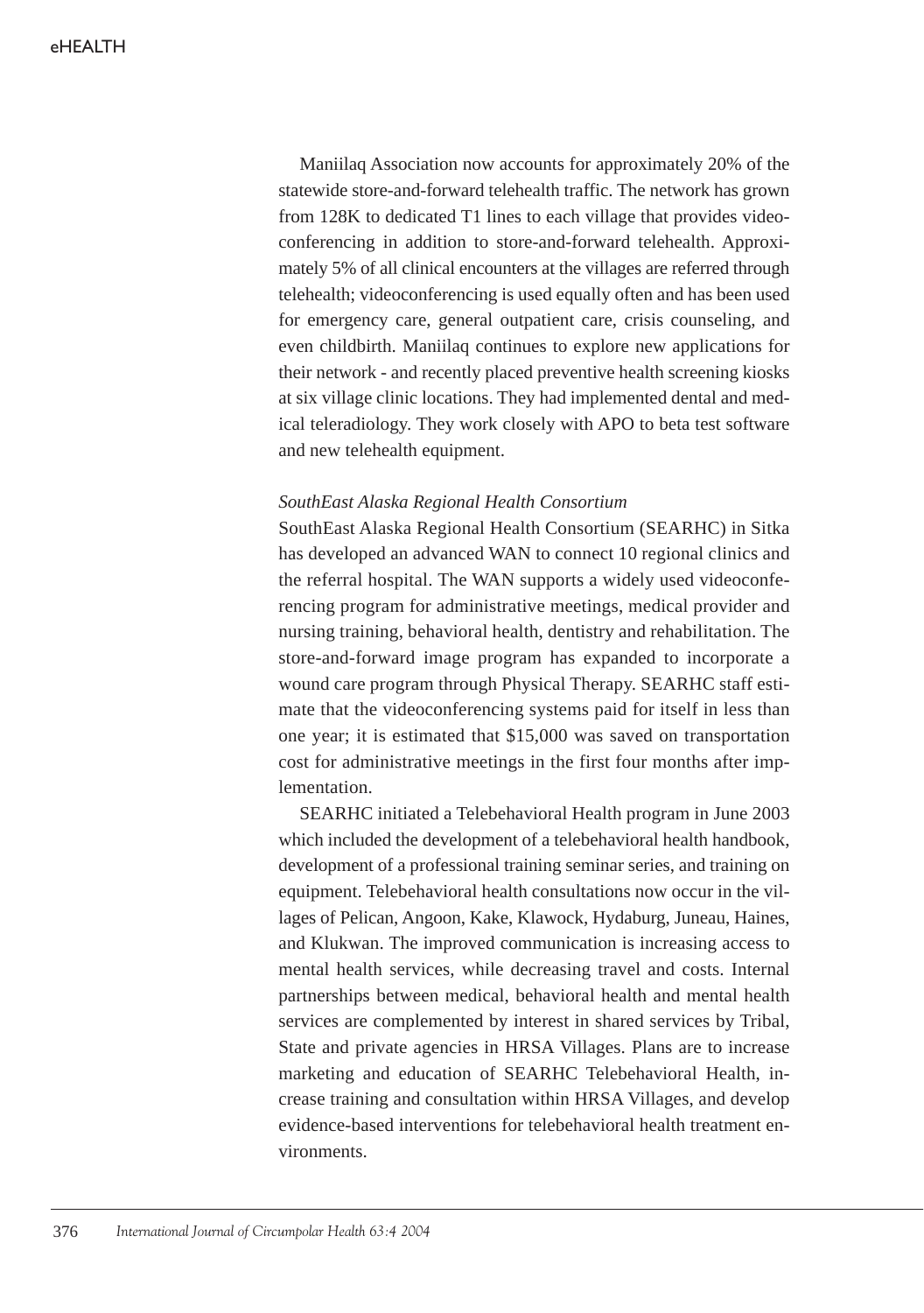# *Norton Sound Health Corporation and Yukon Kuskokwim Health Corporation*

The Norton Sound Health Corporation (NSHC) in Nome and the Yukon Kuskokwim Health Corporation (YKHC) in Bethel provide audiology services to their native Alaskan clients spread out across the western coastal and river delta regions of Alaska. The audiologists quickly embraced store-and-forward technology as a means of consulting with the Department of Otolaryngology at the Alaska Native Medical Center in Anchorage. NSHC has abolished the backlog of patients waiting to be scheduled for regional otolaryngology specialty clinics. Using telemedicine, they reduced the number of in-person ENT referrals by almost 90%.

# *Eastern Aleutian Tribes*

Eastern Aleutian Tribes (EAT) supports eight remote village clinics along the Aleutian Islands connected by a wide area network. The network is utilized for store-and-forward telemedicine as well as videoconferencing. Videoconferencing applications include administrative functions, CHA/P education & training, mental health service delivery, and telepharmacy. The telehealth goals for EAT include availability of medical records for clinicians, access to care, becoming an IT resource for others, and partnering to share human and network resources.

# *US Coast Guard*

The United States Coast Guard has an important presence in Alaska. The USCG Support Center in Kodiak is the largest Coast Guard Base in the U.S. The USCG has worked with AFHCAN to implement store-and-forward telemedicine compatible with the USCG network security requirements. The USCG now has the AFHCAN system at 4 clinics, 2 isolated LORAN transmitting stations and one USCG cutter (marine vessel), with plans to deploy telehealth capabilities on all remaining Alaska-based cutters. Independent Duty Technicians are creating telemedicine cases to send to physicians in Kodiak, Ketchikan and elsewhere. The USCG has also been using teleradiology in Kodiak and Ketchikan for several years. Both teleradiology and the AFHCAN store-and-forward system have been valuable in producing timely x-ray reports and consultations so that USCG clients receive more timely quality care.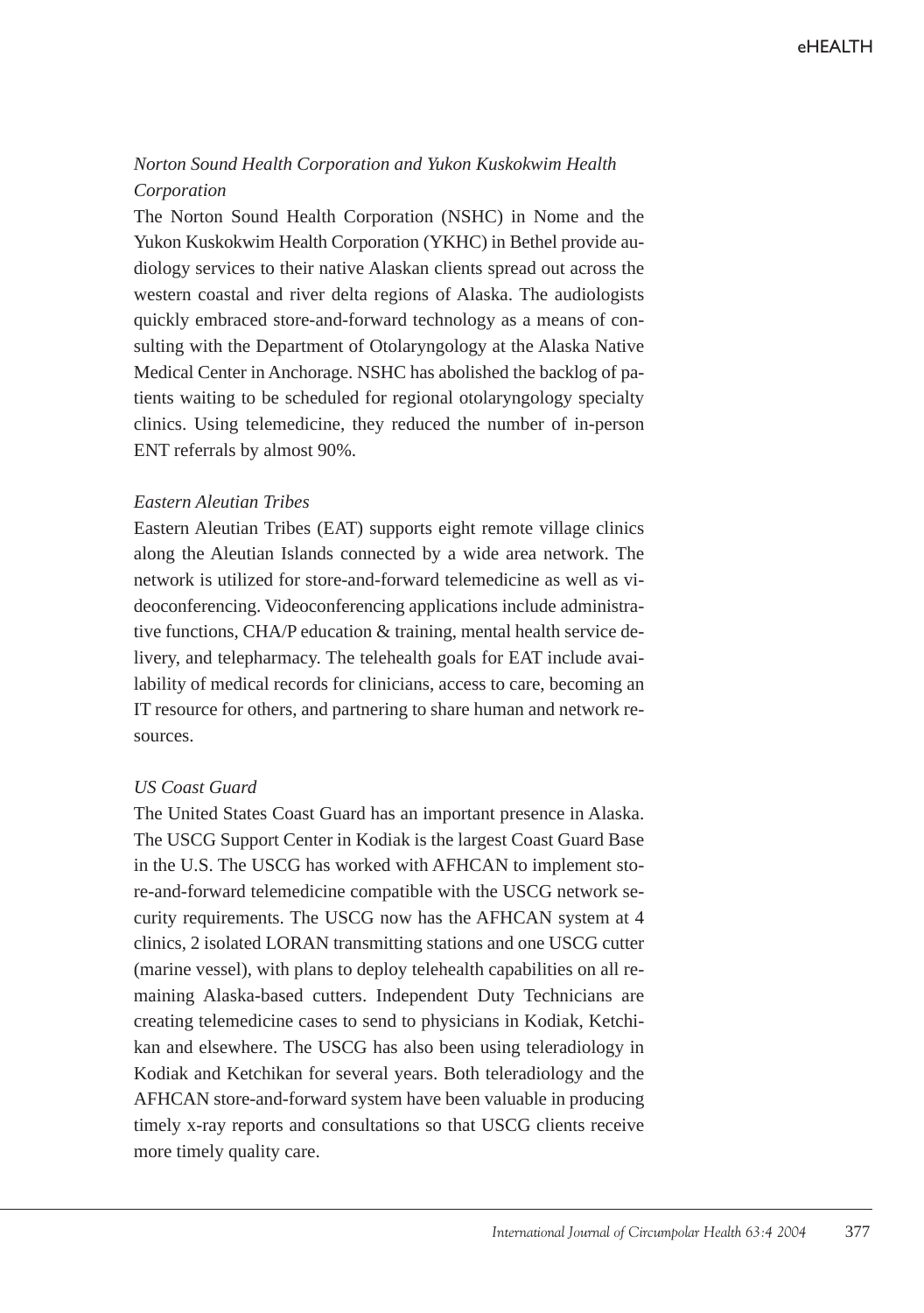# *US Air Force*

Elmendorf Air Force Base Hospital (EAFB) in Anchorage provides dermatology services to all 73,000 active duty servicemen and dependants, as well as 63,000 veterans, stationed in Alaska. Skin problems are prevalent in Alaska - yet Alaska has the lowest concentration of dermatologists in the United States (0.81 per 100,000 population), making it ideal for telemedicine outreach. The one enlisted dermatologist at EAFB utilizes the AFHCAN system for teledermatology to improve access to care and to support the clinicians in the field.

# *Department of Veterans Affairs (VA), Veterans Health Administration*

The Alaska VA Healthcare System and Regional Office maintains a state-of-art electronic patient care record, a teleradiology and a telemedicine program in support of veteran health care in the state. The VA's computed radiography allows digital images to be transferred between both federal and private locations in Alaska as well as other VA locations in the continental United States. This capability is particularly useful when the Anchorage VA radiologist is unavailable as X-rays can be routed to VA radiologists located in South Carolina or Washington. Additionally, digital images and interpretation can be stored in the patient's computerized record system (CPRS) through a process known as VISTA Imaging. This same imaging capability using scanners provides a means to transfer patient information from private (fee-for-service) care into the CPRS.

The Alaska VA also maintains the ability to provide store-andforward and live/interactive telemedicine sessions using CPRS and a videoconferencing system. These sessions include primary care, specialty care, and behavioral/mental health services. Connectivity is especially useful for coordination of care between community based outpatient clinics (in Fairbanks and Kenai), the VA medical center (in Anchorage) and tertiary care facilities (in the lower 48). Planning is underway to provide home monitoring of patients, and if successful, this technology will be shared with other interested agencies in Alaska. Additionally, planning is ongoing to extend technological capability to other veteran services such as the Homeless Veterans Service and Vocational Rehabilitation for statewide assessment of veteran program needs.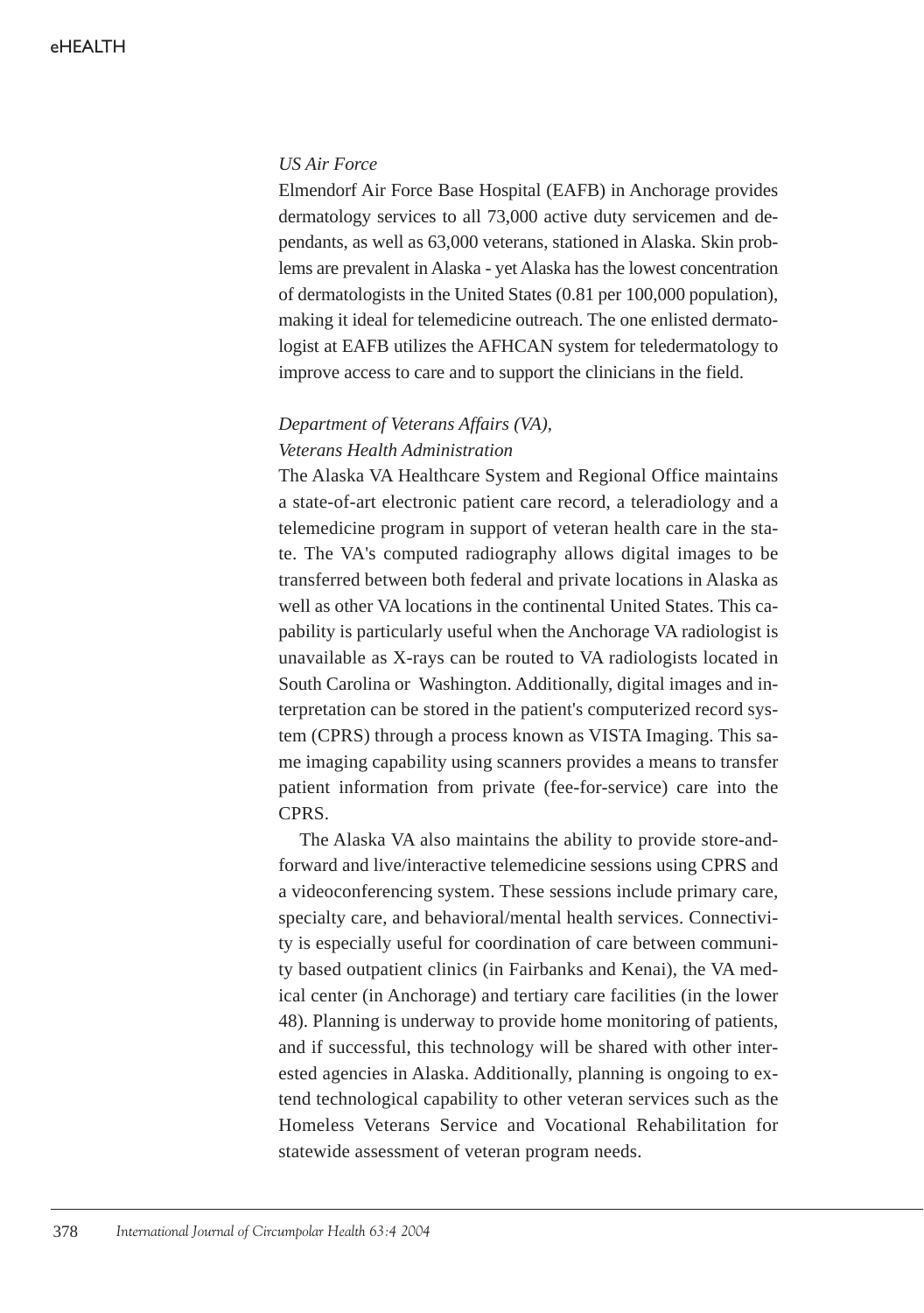# **Alaska Telehealth Advisory Council (ATAC)**

The Alaska Telehealth Advisory Council (ATAC) was developed in 1999 at the request of U. S. Senator Ted Stevens and placed under the direction of the Commissioner of the Alaska Department of Health and Social Services. This council is a voluntary organization of committed individuals, whose original charge was to:

- Explore and document the potential for challenges to telehealth development and delivery
- Propose a framework for rational development and deployment of statewide capacity for telehealth systems
- Establish core principles to ensure a coordinated, cost effective, and integrated approach to telehealth
- Consider ways to assess effectiveness, efficiency, and whether telehealth is improving equity of access to health services
- Recommend a long term process for addressing issues as they emerge with changing technologies and practice patterns.

In contrast to AFHCP and the AFHCAN system, which strictly focused on federal beneficiaries in Alaska, ATAC has a broader mandate to look at the impact of telehealth on all Alaskans. Now, five years later, ATAC continues to meet quarterly and confronts the key issues facing telehealth in the state of Alaska. This includes a broad range of issues such as reimbursement, data standards, inter-network operability, and efficacy studies. Early work led to the adoption of statewide technical standards for security, file formats, software, video conferencing, support and maintenance, and telecommunications. ATAC also developed telepsychiatry standards, and sponsored a number of telemedicine pilot projects.

ATAC developed core principles to guide the development of telemedicine in Alaska. These principles, while not always practical to implement, are important because they reflect the underlying core values of the council members:

- All entities should ensure equal access, when financially realistic, to all Alaskans who would benefit from this technology.
- All entities must assure that their systems meet interconnectivity and interoperative standards and participate in the coordination of other telehealth efforts in the state of Alaska.
- All telehealth applications should be acceptable to both the patient and the provider and be easy to use.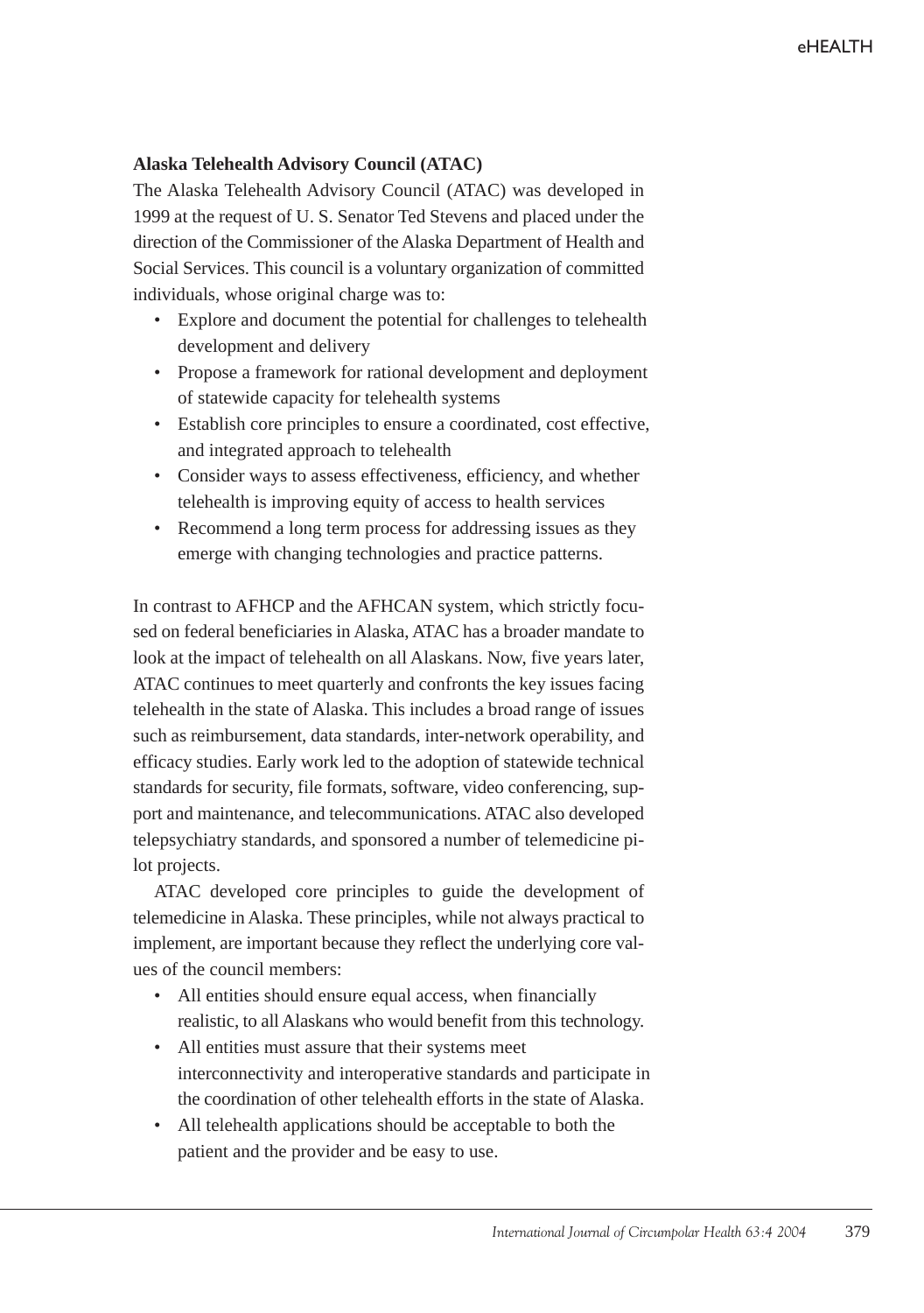- All entities must determine their financial viability for the long term, including the provision of professional capacity development and training as an ongoing component of operating expenses.
- All entities should engage in a needs assessment and evaluation of services.

# **Regional programs in the private sector**

Many health care organizations - unrelated or peripherally related to AFHCAN - have developed telehealth services to provide access to specialty care for their patients. These programs extend health care delivery both outside of Alaska and into the remote regions of Alaska. Some examples of these programs are described here.

# *WWAMI Rural Telemedicine Network*

In 1994, Petersburg Medical Center began a partnership with University of Washington and several other rural hospitals in Washington, Wyoming, Alaska, Montana and Idaho in a network known as the WWAMI Rural Telemedicine Network. The Office of Rural Health Policy originally funded this project. The Network has been used for medical consultations, weekly Grand Rounds and other educational events with the University. The grant expired in 1999, and each hospital participates independently and voluntarily in the network. Since 1999 the transmission lines have also been used for teleradiology.

# *Alaska Psychiatric Institute*

The Alaska Psychiatric Institute (API) Telebehavioral Health Program provides evaluation, diagnosis, consultation and supervision to rural populations with an emphasis on children and families. API is operated by the Department of Health & Social Services-Division of Behavioral Health as the state's only public psychiatric facility. API has worked collaboratively with many state agencies to provide telehealth services throughout the state. The Director of API holds a position on the ATAC, and works with both the AFHCAN Network staff and GCI's ConnectMD program (see later) for connectivity to remote regions. Through these collaborations, API is able to provide high quality videoconferencing for telebehavioral health services to sites such as Galena and Fort Yukon. The API Telebehavioral Health Program provides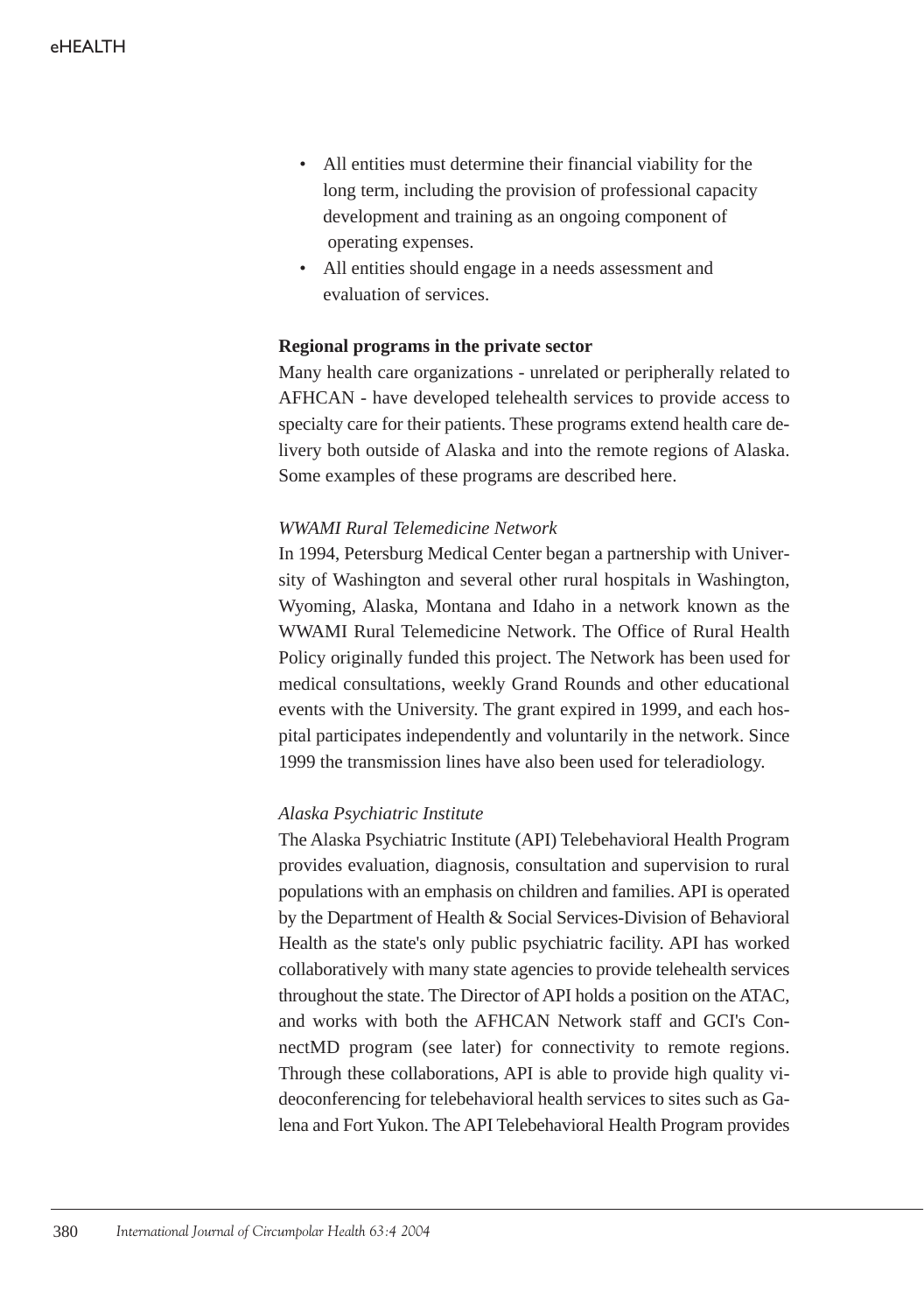evaluation, diagnosis, consultation and supervision to rural populations with an emphasis on children and families. Planned expansion will soon deliver these services to other organizations, including Tanana Chiefs Conference in Fairbanks and Arctic Slope Native Association in Barrow.

### *Gateway Mental Health*

Gateway Mental Health Program in Ketchikan has sponsored and coordinated a telepsychiatry children's clinic that began in January 2002, linking the Bartlett Memorial Hospital child psychiatrist to the community of Metlakatla.

# *State of Alaska Department of Corrections*

The Alaska Department of Corrections was providing telepsychiatry services to outlying prison facilities in Nome, Seward, Fairbanks, Ketchikan, Juneau, Kenai and Bethel using 128k IP videoconferencing equipment. A total of 1517 mental health consultations were conducted between November 1997 and March 2001. The program noted better quality and access to care using the limited bandwidth low-cost technology. The program was discontinued due to staff turnover.

# *Providence Health System Alaska*

Providence Health System Alaska started the first teleradiology project in 1996 to the seven sites of Seward, Kodiak, Dutch Harbor, Valdez, Homer, Talkeetna and Cordova. These sites are frequently inaccessible due to distance, geography, weather and road conditions such as avalanches. Providence sponsors videoconferencing between Anchorage and Seattle Children's Hospital for patient care such as dialogue during Tumor Board. There is also videoconferencing between the Providence Extended Care Center and University of Washington for geriatric and psychiatric services. Providence has been a long time leader in implementing new technologies for health care education and services across the state. For example, Providence:

- Sponsors Consumer Health Information accessible by computer on the internet (Healthwise Medical Reference Library).
- Sponsors Consumer Health Information by telephone access.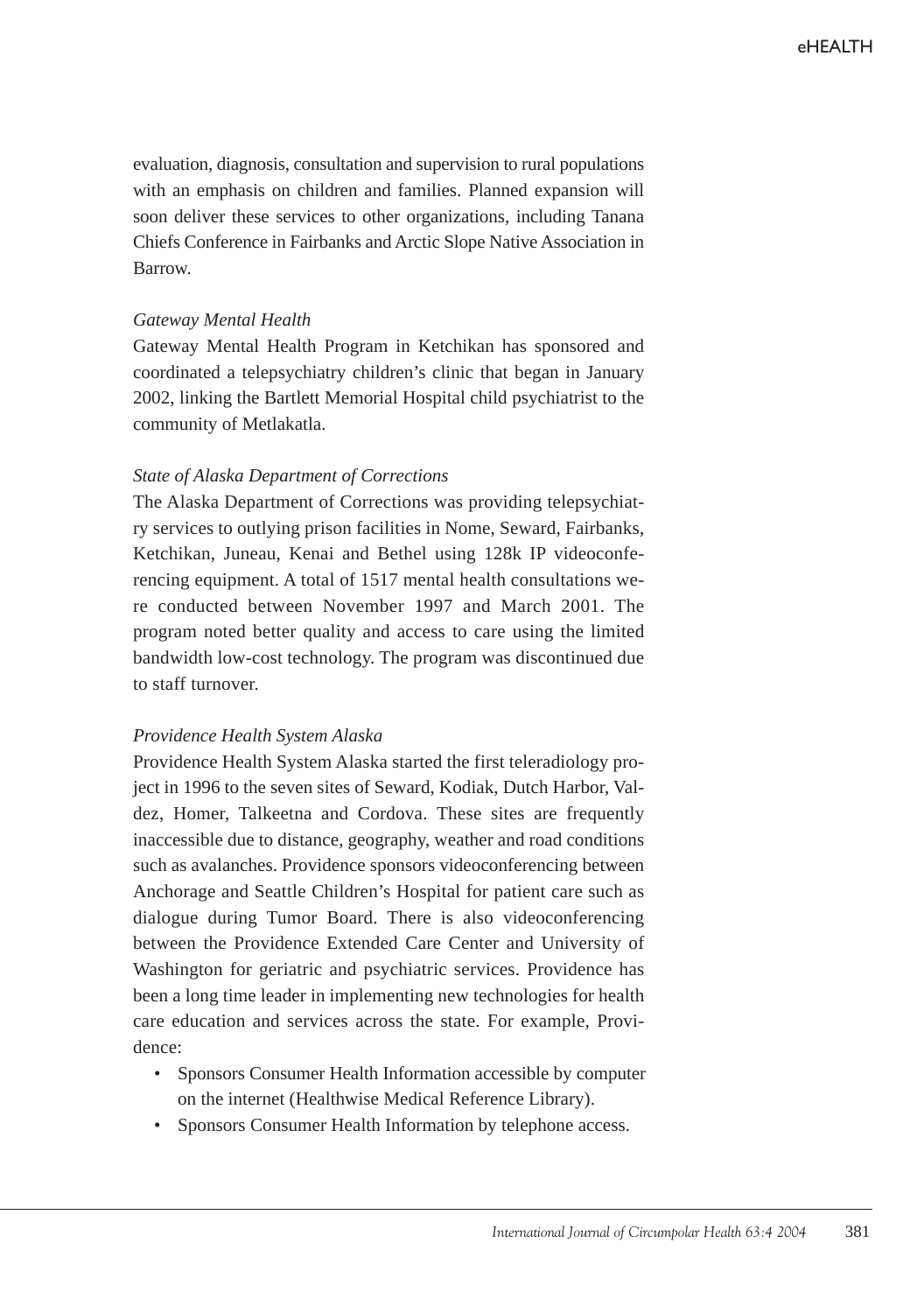- Supports videoconferencing pilots such as those between the Alaska Family Practice Residency Program (Anchorage) and Yukon Kuskokwim Healthcare Corporation (Bethel).
- Pilots telemedicine initiatives to republics of the former Soviet Union.
- Offers the 24 hour Nurse Advice and Tobacco Quit Line.
- Provides web-based training to its employees via the Providence Alaska Learning Institute.
- Supports network connectivity for hospital information system and email access to its three outlying satellite hospitals in Seward, Valdez and Kodiak.

# *Alaska Rural Telehealth Network (ARTN)*

Eleven of Alaska's most rural hospitals and several community health centers have joined to form the Alaska Rural Telehealth Network (ARTN). These organizations will be linked by telecommunications for the purposes of teleradiology, videoconferencing, and other applications. The ARTN has assessed telecommunication needs and is in the process of developing a business plan to be presented to a variety of potential funders. Phase one of the project establishes the statewide teleradiology network for private hospitals and clinics using a local mini-PACs system, with centralized PACs administration and records retention occurring at one central network hub. In order to fully refine the projected costs of this first phase (presently estimated at \$7.0 Million), a Request for Expressions of Interest has been issued, to determine the extent of vendor interest inside or outside Alaska in providing radiology equipment, connectivity, or professional (radiology) services to this new network. A formal Request for Proposals (RFP) will be issued after responses to the RFEI are received and evaluated, and potential qualified vendors are identified (i.e., stable companies with a history of quality, efficient service delivery).

# *ConnectMD*

ConnectMD is a private, managed network service of GCI, an Anchorage-based telecommunications company. The network brings together healthcare providers, specialists, payers, educators and medical business services, supporting both rural and urban populations. ConnectMD allows the secure exchange of data, video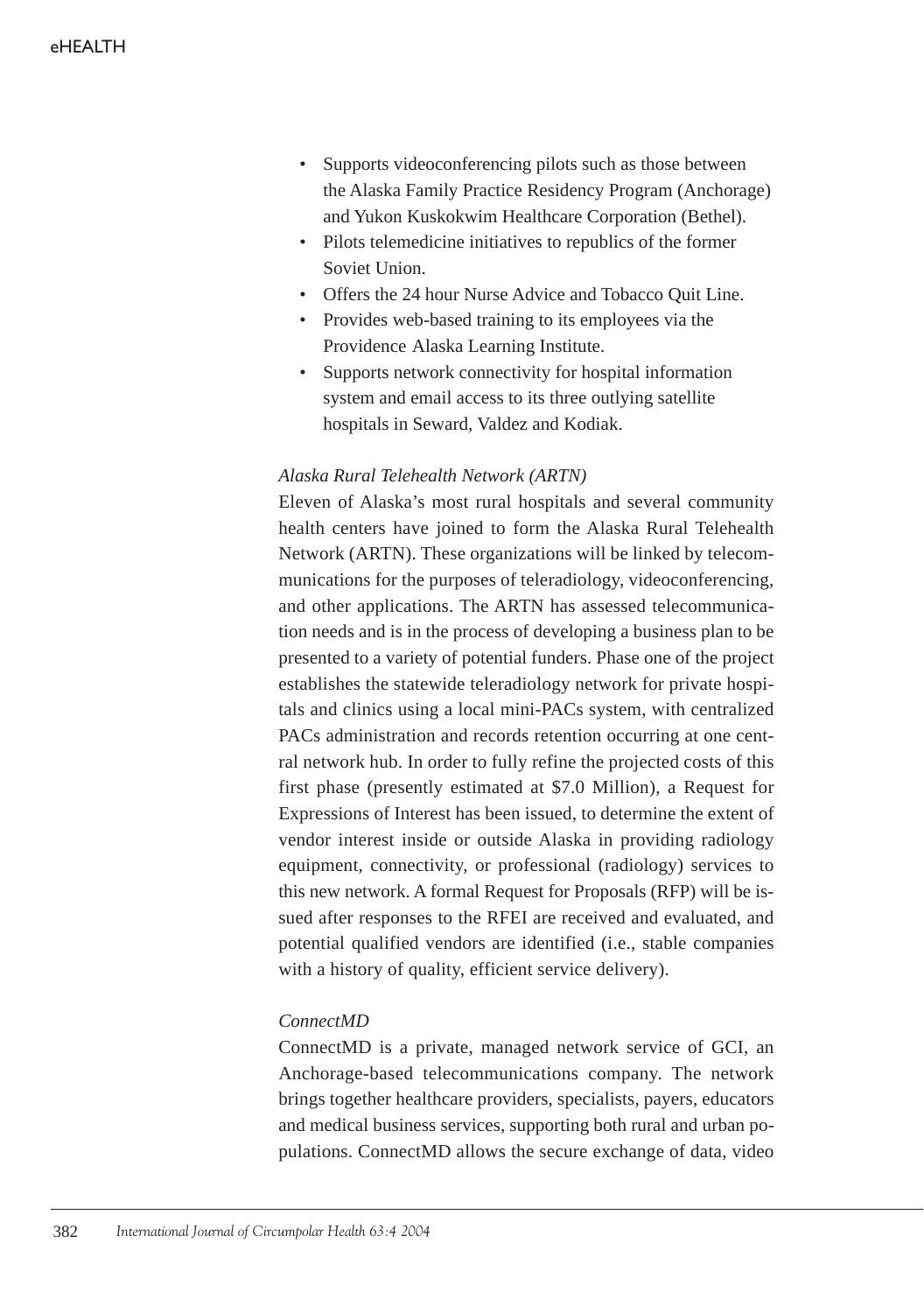and voice, including real-time clinical applications. The network is capable of supporting simultaneous patient data exchanges during a video consultation. It also supports distance education, telepsychiatry, full-motion ultrasound, cardiology, digital radiology, and electronic medical record applications. It accommodates the delivery of all end-user wide area services; and provides network access via traditional private lines or fire-walled broadband internet connections. ConnectMD has partnerships with hospitals and technology providers both in Alaska and Washington State that are also accessible through the network.

### *Alaska Distance Education Technology Consortium*

Alaska Distance Education Technology Consortium (ADETC) represents more than 20 educational organizations and institutions in Alaska. ADETC is developing a long-term distance education plan that effectively generates, coordinates and expands distance education and infrastructure. It also clarifies the role of educators, telecommunication companies, community organizations, government agencies and other stakeholders in meeting the needs identified by members.

### **Reimbursement**

A common theme that affects all telehealth systems in Alaska is the ability to bill, and collect payments for telehealth services. The ATAC has a key role in researching and promoting reimbursement for telemedicine services in Alaska. The ATAC Efficacy Trial was conducted by private sector consultants and provided important data to bring reimbursement to reality.

In September 2001, the Commissioner of the Department of Health and Social Services endorsed recommendations to implement reimbursement for Telehealth services under Alaska Medicaid. Effective October 1, 2001, Alaska Medicaid reimburses co-payments and deductibles for Telehealth services. The "GT" modifier is the modifier denoting services delivered, "via interactive audio and video telecommunication systems." The "GQ" modifier denotes services delivered via "asynchronous telecommunication systems", or store and forward. Medicaid requires that the referring and consulting practitioners be licensed in the state(s) in which each is located and both providers must be enrolled in Alaska Medicaid.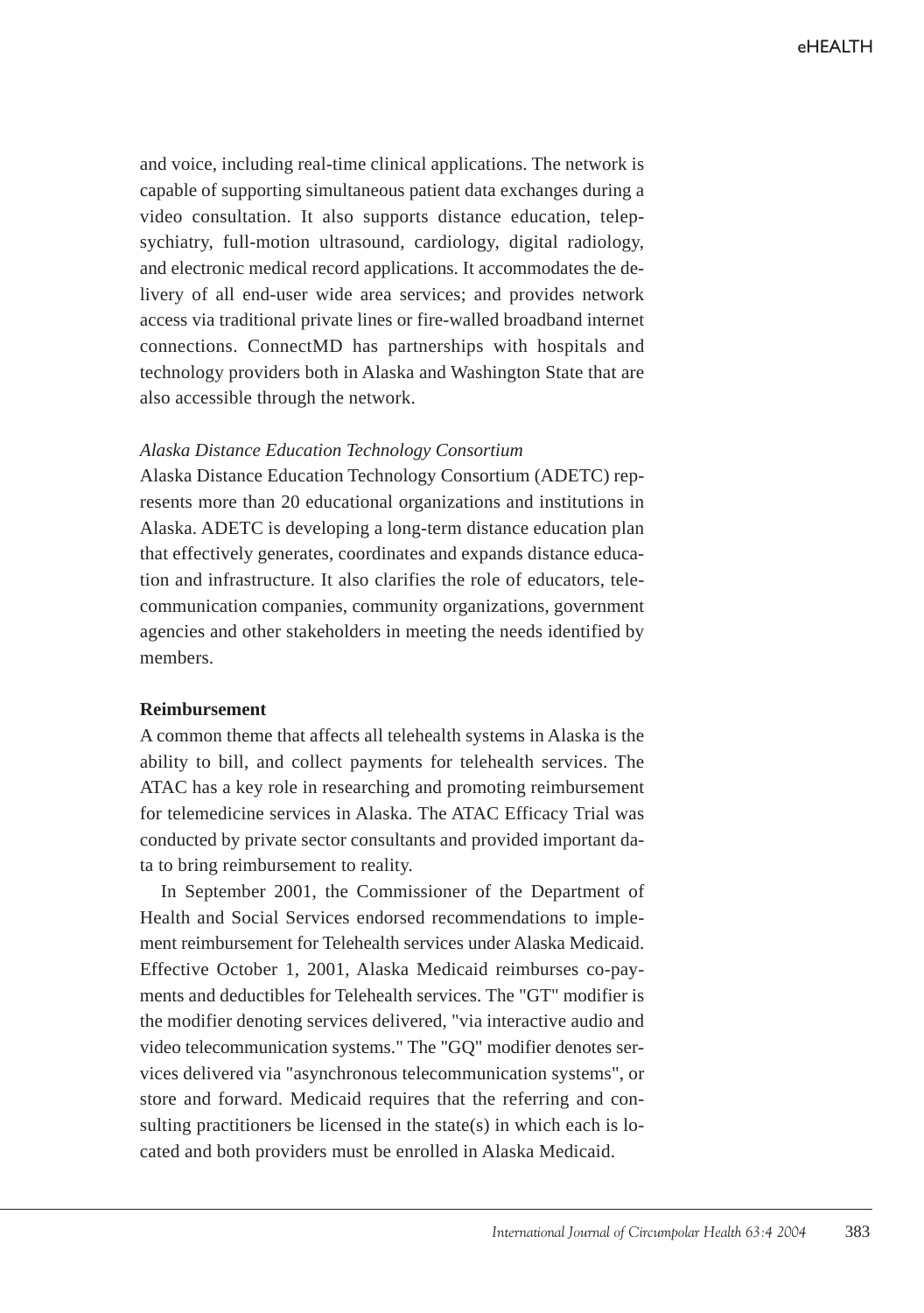In November 2001, Congress passed legislation authorizing Medicare Part B professional fee reimbursement "for Federal telemedicine demonstration programs conducted in Alaska or Hawaii…when asynchronous store and forward technologies, in single or multimedia formats, are used as a substitute for an interactive telecommunications system." (Federal Register, Department of Health and Human Services November 1, 2001, Centers for Medicare & Medicaid Services 42 CFR Part 405 et al. Medicare Program: Revisions to payment Policies and Five-Year Review of and Adjustments to the Relative Value Units Under the Physician Fee Schedule for Calendar Year 2002; Final rule Part II.)

Premera (Alaska Blue Cross Blue Shield) is the largest private health insurance program in Alaska. Since the Efficacy Trial results, they have jointly cooperated with ATAC and Medicaid to agree on reimbursement for telemedicine services. It is likely that all major health insurance carriers in Alaska will follow suit.

# **Future directions**

#### *Networks*

Alaska has a series of dedicated wide area communication networks for health care, the largest being AFHCAN, Connect MD, Veteran's Affairs, State of Alaska, Providence Health System Alaska, Alaska Rural Telehealth Network, and WWAMI Rural Telemedicine Network. As telehealth programs have grown, so too has the recognition and support for an integrative approach for communication networks. Organizational collaboration in telemedicine has fostered an environment that encourages problem solving in the area of telecommunications. Solutions are being discussed which respect the necessary boundaries of autonomous health care organizations while creating network connectivity for the secure exchange of health care information.

# *AFHCAN Transition*

The Alaska Federal Health Care Access Network is transitioning from a Federal project to a more sustainable business model. AHFCAN has restructured its divisions to include Product Development, Customer Support, Training, and Sales/Marketting. Operations includes emphasis on project development process and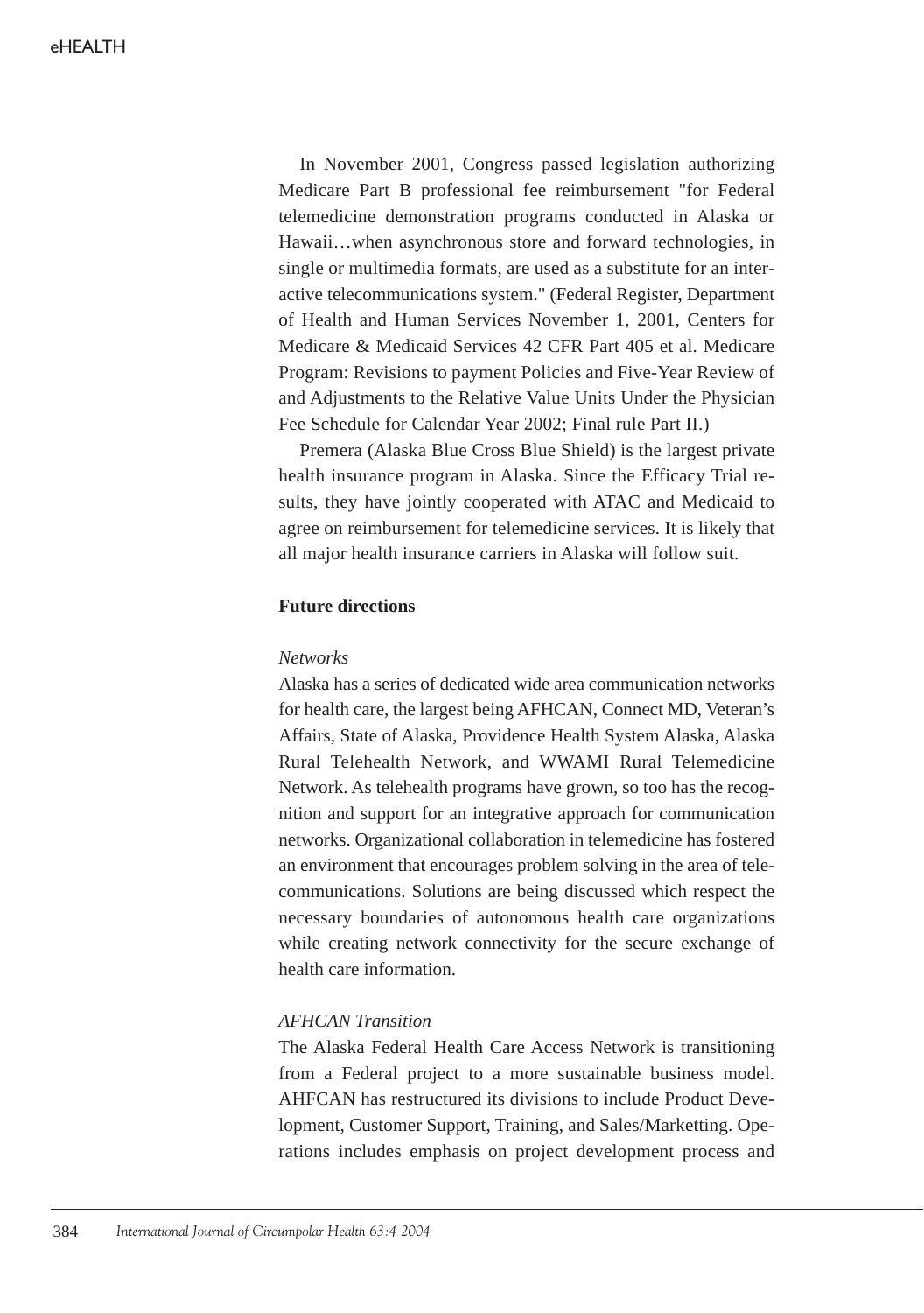quality assurance. AFHCAN technologies will undergo major refresh of technology and installment of "next generation" AFHCAN telemedicine software. This application will address the major lessons learned during the eight years of operating the ATTP and AFHCAN systems, and will include deployment of some new peripheral devices for the telemedicine carts. Organizations will share some of the financial costs associated with refresh and installation. Organizations will be encouraged to adopt service level agreements with AFHCAN for continued product development, training, and support.

### *Merging of Federal and Private Programs*

AFHCAN was designed and implemented as a Federal and Native Alaskan health care initiative. There is a long tradition of the private sector filling needs not met by the Federal health care system, such as subspecialty care. There is now an overriding philosophy within the Federal telemedicine system to share the technology and lessons learned with the private sector of Alaska. AFHCAN is working with private health care organizations interested in a store-andforward telemedicine solution.

### *Summary*

The last thirty years have brought the introduction and expansion of telecommunications to rural and remote Alaska. The intellectual and financial investment of earlier projects, the more recent AFHCAN Project and the Universal Service Administrative Company Rural Health Care Division (RHCD) has sparked a new era in telemedicine and telecommunication across Alaska. This spark has been flamed by the dedication and collaboration of leaders at the highest levels of organizations such as: AFHCAN member organizations, AFHCAN Office, Alaska Clinical Engineering Services, Alaska Federal Health Care Partnership, Alaska Federal Health Care Partnership Office, Alaska Native health Board, Alaska Native Tribal health Consortium, Alaska Telehealth Advisory Council, AT&T Alascom, GCI Inc., Health care providers throughout the state of Alaska, Indian Health Service, U.S. Department of Health and Human Services, Office of U.S. Senator Ted Stevens, State of Alaska, U.S. Department of Homeland Security – United States Coast Guard, United States Department of Agricul